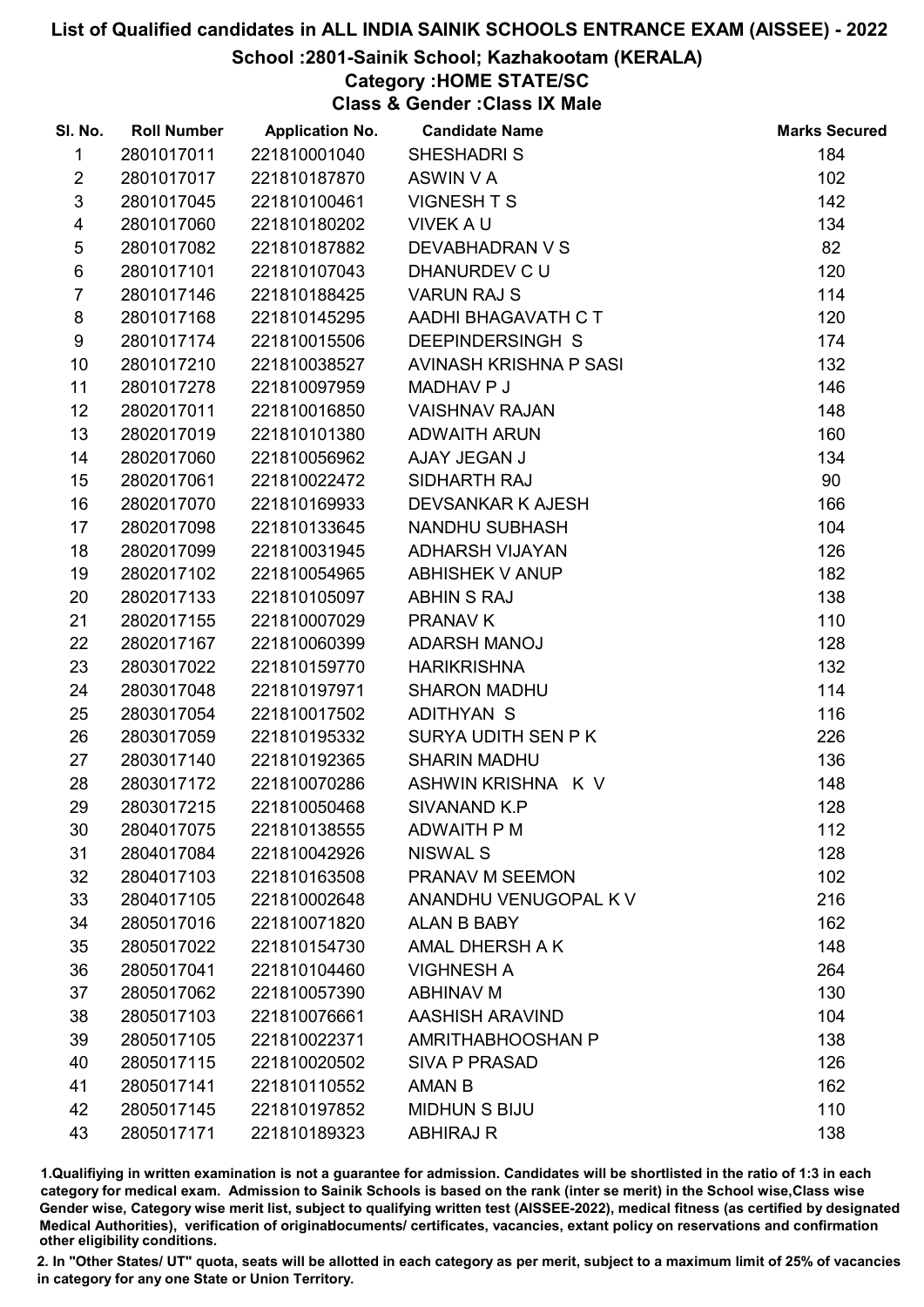#### School :2801-Sainik School; Kazhakootam (KERALA)

### Category :HOME STATE/SC

Class & Gender :Class IX Male

| SI. No. | <b>Roll Number</b> | <b>Application No.</b> | <b>Candidate Name</b>      | <b>Marks Secured</b> |
|---------|--------------------|------------------------|----------------------------|----------------------|
| 44      | 2805017239         | 221810036184           | ABHISHEK K S               | 80                   |
| 45      | 2805017241         | 221810076584           | <b>ABHISHEK CHANDRAN S</b> | 142                  |
| 46      | 2805017250         | 221810016305           | ADWAITH S                  | 114                  |
| 47      | 2805017284         | 221810029785           | ADITHYAN A R               | 134                  |
| 48      | 2805017303         | 221810014626           | SREENIVED V S              | 158                  |
| 49      | 2805017319         | 221810165666           | NAVANEETH RAJESH           | 116                  |
| 50      | 2805017344         | 221810060617           | <b>ABHISHEK S SATHEESH</b> | 164                  |
| 51      | 2805017345         | 221810009617           | ADARSH P                   | 112                  |
| 52      | 2805017376         | 221810073377           | <b>NAGARJUN K</b>          | 146                  |
| 53      | 2805017397         | 221810030818           | <b>SANJAY RAM</b>          | 104                  |
| 54      | 2805017409         | 221810105158           | <b>RESOON KRISHNAN R</b>   | 106                  |
| 55      | 2805017411         | 221810034658           | VAISHNAV K A               | 154                  |
| 56      | 2805017426         | 221810016509           | NAVANEETH S GOPAL          | 100                  |
| 57      | 2805017431         | 221810163319           | <b>BUDHAN B A</b>          | 120                  |

1.Qualifiying in written examination is not a guarantee for admission. Candidates will be shortlisted in the ratio of 1:3 in each category for medical exam. Admission to Sainik Schools is based on the rank (inter se merit) in the School wise,Class wise Gender wise, Category wise merit list, subject to qualifying written test (AISSEE-2022), medical fitness (as certified by designated Medical Authorities), verification of originablocuments/ certificates, vacancies, extant policy on reservations and confirmation other eligibility conditions.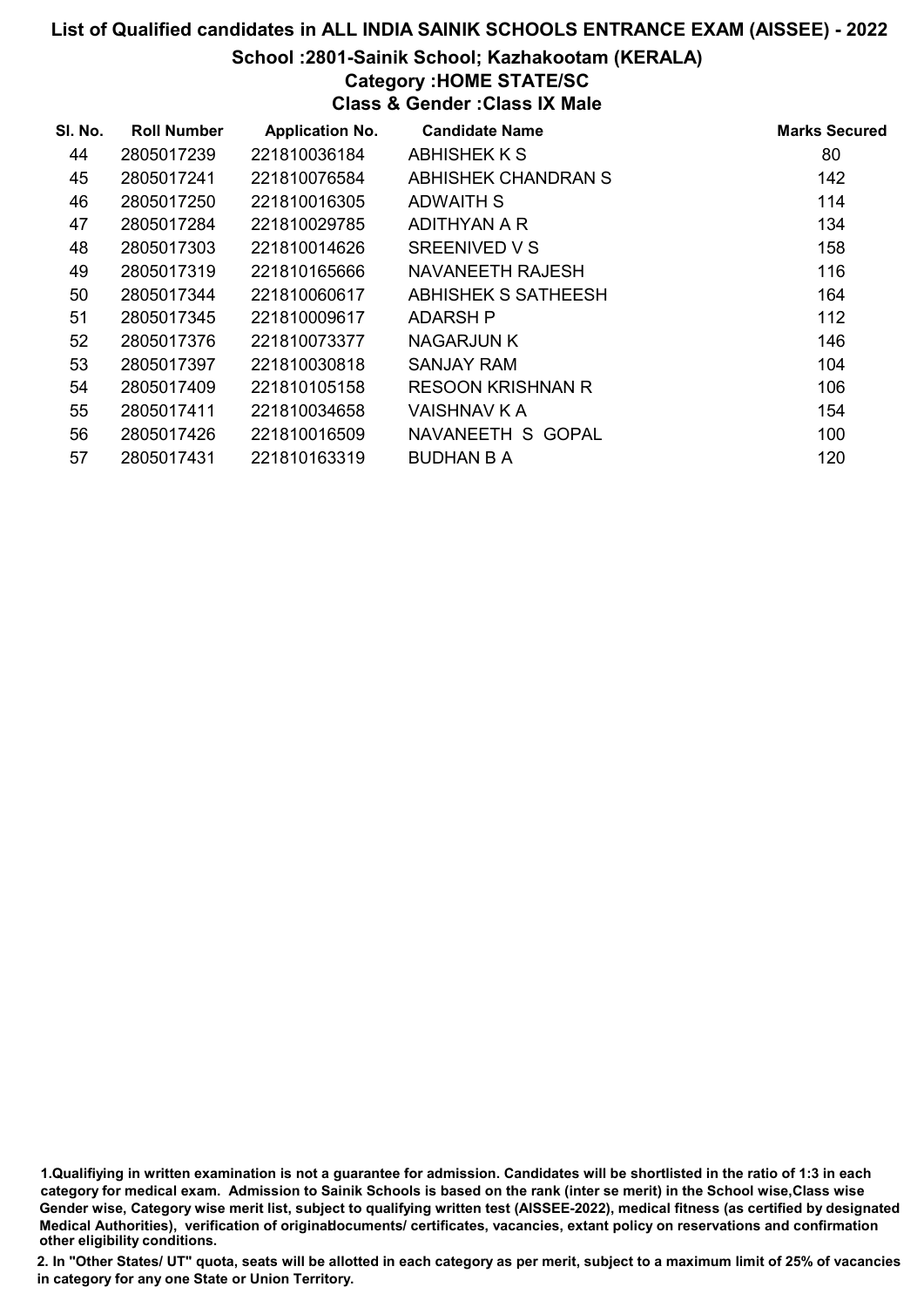#### School :2801-Sainik School; Kazhakootam (KERALA)

# Category :HOME STATE/OBC

Class & Gender :Class IX Male

| SI. No. | <b>Roll Number</b> | <b>Application No.</b> | <b>Candidate Name</b>          | <b>Marks Secured</b> |
|---------|--------------------|------------------------|--------------------------------|----------------------|
| 58      | 2801017022         | 221810099390           | STIYAN ANTONY KAROTTU          | 182                  |
| 59      | 2801017026         | 221810185001           | ROSHIT KAITHAVALAPPIL          | 186                  |
| 60      | 2801017036         | 221810073231           | MILAN.K.JAYAN                  | 186                  |
| 61      | 2801017046         | 221810022761           | <b>NAYAN K SUJEEV</b>          | 188                  |
| 62      | 2801017050         | 221810011281           | <b>MISHAL M M</b>              | 164                  |
| 63      | 2801017052         | 221810092281           | ADWAITH T B                    | 222                  |
| 64      | 2801017065         | 221810011532           | <b>MUHAMMED IRFAN</b>          | 198                  |
| 65      | 2801017083         | 221810093982           | PRITHVIN PRADEEP               | 166                  |
| 66      | 2801017104         | 221810132053           | SREESARAN A S                  | 176                  |
| 67      | 2801017105         | 221810031253           | DEVADHATHAN N S                | 190                  |
| 68      | 2801017162         | 221810002965           | <b>SURYAN V S</b>              | 308                  |
| 69      | 2801017177         | 221810093706           | <b>ABHINAV ANEESH</b>          | 162                  |
| 70      | 2801017178         | 221810166806           | <b>JAZIM MUHAMMED N RASHID</b> | 206                  |
| 71      | 2801017187         | 221810168146           | <b>SREEVALSAN K BHASURAN</b>   | 166                  |
| 72      | 2801017191         | 221810014846           | AMAN DEV T P                   | 184                  |
| 73      | 2801017195         | 221810031766           | ARAVIND C B                    | 184                  |
| 74      | 2801017220         | 221810026567           | ARJUN DEV O M                  | 162                  |
| 75      | 2801017222         | 221810104477           | <b>ASHOK RAJ P S</b>           | 190                  |
| 76      | 2801017243         | 221810036658           | <b>AYUSH P BIJU</b>            | 170                  |
| 77      | 2801017250         | 221810098078           | <b>MOHAMED LIBAN FAISAL</b>    | 162                  |
| 78      | 2801017266         | 221810129819           | <b>ADWAITH K SHINE</b>         | 162                  |
| 79      | 2802017040         | 221810149071           | <b>M DIVINE PRASAD</b>         | 180                  |
| 80      | 2802017056         | 221810176052           | MUHAMMED IRFAN N               | 188                  |
| 81      | 2802017059         | 221810087952           | <b>AKASH K BINU</b>            | 190                  |
| 82      | 2802017108         | 221810132706           | <b>ADWAITH R</b>               | 184                  |
| 83      | 2802017153         | 221810123109           | <b>ABHINAV RAJ</b>             | 172                  |
| 84      | 2803017021         | 221810001470           | ANUGRAH K V                    | 182                  |
| 85      | 2803017027         | 221810011290           | MUHAMMED SANIF P               | 196                  |
| 86      | 2803017030         | 221810188201           | PRITHVI PREM N                 | 184                  |
| 87      | 2803017040         | 221810149441           | SIDHARTH M S                   | 204                  |
| 88      | 2803017041         | 221810191541           | <b>ADARSH K S</b>              | 170                  |
| 89      | 2803017051         | 221810148381           | <b>GOUTHAM KRISHNA K</b>       | 188                  |
| 90      | 2803017067         | 221810195272           | <b>NEERAJ KRISHNA N</b>        | 162                  |
| 91      | 2803017071         | 221810103582           | <b>AROMAL A</b>                | 162                  |
| 92      | 2803017095         | 221810013473           | NAVANEETH P S                  | 200                  |
| 93      | 2803017118         | 221810122754           | <b>VINAYAK.V</b>               | 178                  |
| 94      | 2803017135         | 221810043455           | NAVNEETH ARAVIND NAKKARA       | 224                  |
| 95      | 2803017142         | 221810134965           | <b>NAVATHEJ A</b>              | 186                  |
| 96      | 2803017156         | 221810123416           | ADESH.P                        | 210                  |
| 97      | 2803017165         | 221810003846           | <b>GAGAN KISHAN</b>            | 160                  |
| 98      | 2803017166         | 221810081756           | <b>THEJKIRAN</b>               | 170                  |
| 99      | 2803017173         | 221810006386           | <b>SAYANTH P</b>               | 182                  |
| 100     | 2803017190         | 221810047877           | <b>ASRITH M</b>                | 162                  |

1.Qualifiying in written examination is not a guarantee for admission. Candidates will be shortlisted in the ratio of 1:3 in each category for medical exam. Admission to Sainik Schools is based on the rank (inter se merit) in the School wise,Class wise Gender wise, Category wise merit list, subject to qualifying written test (AISSEE-2022), medical fitness (as certified by designated Medical Authorities), verification of originablocuments/ certificates, vacancies, extant policy on reservations and confirmation other eligibility conditions.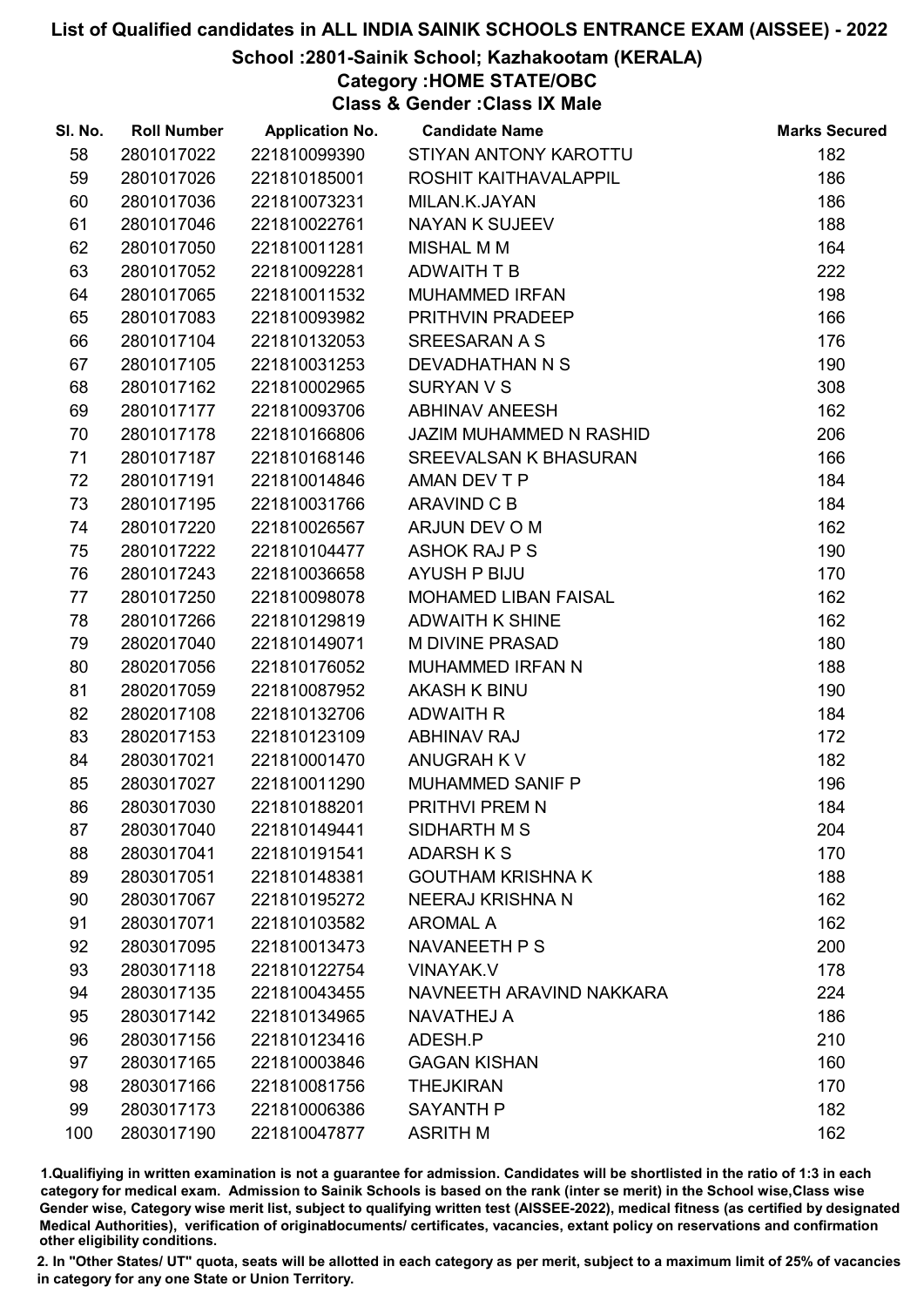#### School :2801-Sainik School; Kazhakootam (KERALA)

## Category :HOME STATE/OBC

Class & Gender :Class IX Male

| SI. No. | <b>Roll Number</b> | <b>Application No.</b> | <b>Candidate Name</b>       | <b>Marks Secured</b> |
|---------|--------------------|------------------------|-----------------------------|----------------------|
| 101     | 2803017201         | 221810015208           | <b>NAVADEEP S</b>           | 186                  |
| 102     | 2803017207         | 221810104938           | ADWAITH PUTHUVAYI           | 180                  |
| 103     | 2803017214         | 221810110468           | ADHIL MOHAMMED ALANGADAN    | 254                  |
| 104     | 2803017217         | 221810043768           | MAHESHWAR MULLAN CANDY      | 164                  |
| 105     | 2803017225         | 221810003098           | NIMAI C K                   | 196                  |
| 106     | 2803017229         | 221810188698           | <b>DHANUSH SURESH KUMAR</b> | 190                  |
| 107     | 2803017230         | 221810061998           | ATHUL RAGH RAJESH           | 162                  |
| 108     | 2803017239         | 221810055249           | <b>RITHIN RAJ K</b>         | 178                  |
| 109     | 2803017240         | 221810019449           | SIDDHANTH R                 | 166                  |
| 110     | 2803017248         | 221810043179           | MAHADEV MULLAN CANDY BABU   | 160                  |
| 111     | 2804017008         | 221810037270           | <b>REHANK</b>               | 170                  |
| 112     | 2804017012         | 221810140690           | <b>SHIHAM AHMED</b>         | 226                  |
| 113     | 2804017023         | 221810015632           | SURYAJITH V                 | 170                  |
| 114     | 2804017025         | 221810002042           | ABHISHEK SANJU              | 164                  |
| 115     | 2804017026         | 221810048742           | <b>ANIRUDH S</b>            | 166                  |
| 116     | 2804017034         | 221810086982           | <b>RISHI S</b>              | 188                  |
| 117     | 2804017051         | 221810160504           | YADHARTH R S                | 194                  |
| 118     | 2804017059         | 221810042544           | SIDHVIN S PRAKASH           | 182                  |
| 119     | 2804017060         | 221810004654           | <b>GAUTHAM R M</b>          | 192                  |
| 120     | 2804017061         | 221810009754           | <b>DEVASURYA A S</b>        | 212                  |
| 121     | 2804017062         | 221810070364           | <b>BRIJU RAM R</b>          | 228                  |
| 122     | 2804017080         | 221810110375           | <b>GOKUL KRISHNA T.S.</b>   | 230                  |
| 123     | 2804017111         | 221810036668           | SOORYAKIRAN V S             | 160                  |
| 124     | 2804017115         | 221810061988           | SIDHARTH M                  | 174                  |
| 125     | 2804017119         | 221810101029           | <b>MIDHUN N KUMAR</b>       | 180                  |
| 126     | 2805017015         | 221810133420           | <b>ABHINAV JAYESH</b>       | 176                  |
| 127     | 2805017027         | 221810093240           | <b>ABDULLA S</b>            | 206                  |
| 128     | 2805017032         | 221810057740           | <b>VISWANATH A</b>          | 298                  |
| 129     | 2805017063         | 221810003490           | <b>AGNIVESH S SIVA</b>      | 198                  |
| 130     | 2805017068         | 221810028201           | <b>VISHNU M DHARAN</b>      | 190                  |
| 131     | 2805017078         | 221810112611           | <b>GOURISH KRISHNA</b>      | 176                  |
| 132     | 2805017089         | 221810190631           | <b>ADWAITH S DEEP</b>       | 190                  |
| 133     | 2805017096         | 221810089441           | <b>ARJUN GOPAL P B</b>      | 166                  |
| 134     | 2805017146         | 221810028162           | <b>DEVA NARAYANAN</b>       | 176                  |
| 135     | 2805017191         | 221810142563           | <b>ANAND MAHESH</b>         | 168                  |
| 136     | 2805017207         | 221810102014           | <b>KARTHIKEYAN S S</b>      | 220                  |
| 137     | 2805017257         | 221810000025           | <b>DEVANAND S</b>           | 218                  |
| 138     | 2805017264         | 221810196935           | <b>ASWIN M SUBASH</b>       | 176                  |
| 139     | 2805017279         | 221810105665           | R MADHAV KRISHNA            | 208                  |
| 140     | 2805017296         | 221810094616           | ARUNKRISHNA K A             | 188                  |
| 141     | 2805017331         | 221810127596           | ATHINDRA S PRASAD           | 160                  |
| 142     | 2805017332         | 221810008696           | YADU PRATHAP                | 170                  |
| 143     | 2805017335         | 221810085007           | <b>KAUSHIK LAL S R</b>      | 166                  |

1.Qualifiying in written examination is not a guarantee for admission. Candidates will be shortlisted in the ratio of 1:3 in each category for medical exam. Admission to Sainik Schools is based on the rank (inter se merit) in the School wise,Class wise Gender wise, Category wise merit list, subject to qualifying written test (AISSEE-2022), medical fitness (as certified by designated Medical Authorities), verification of originablocuments/ certificates, vacancies, extant policy on reservations and confirmation other eligibility conditions.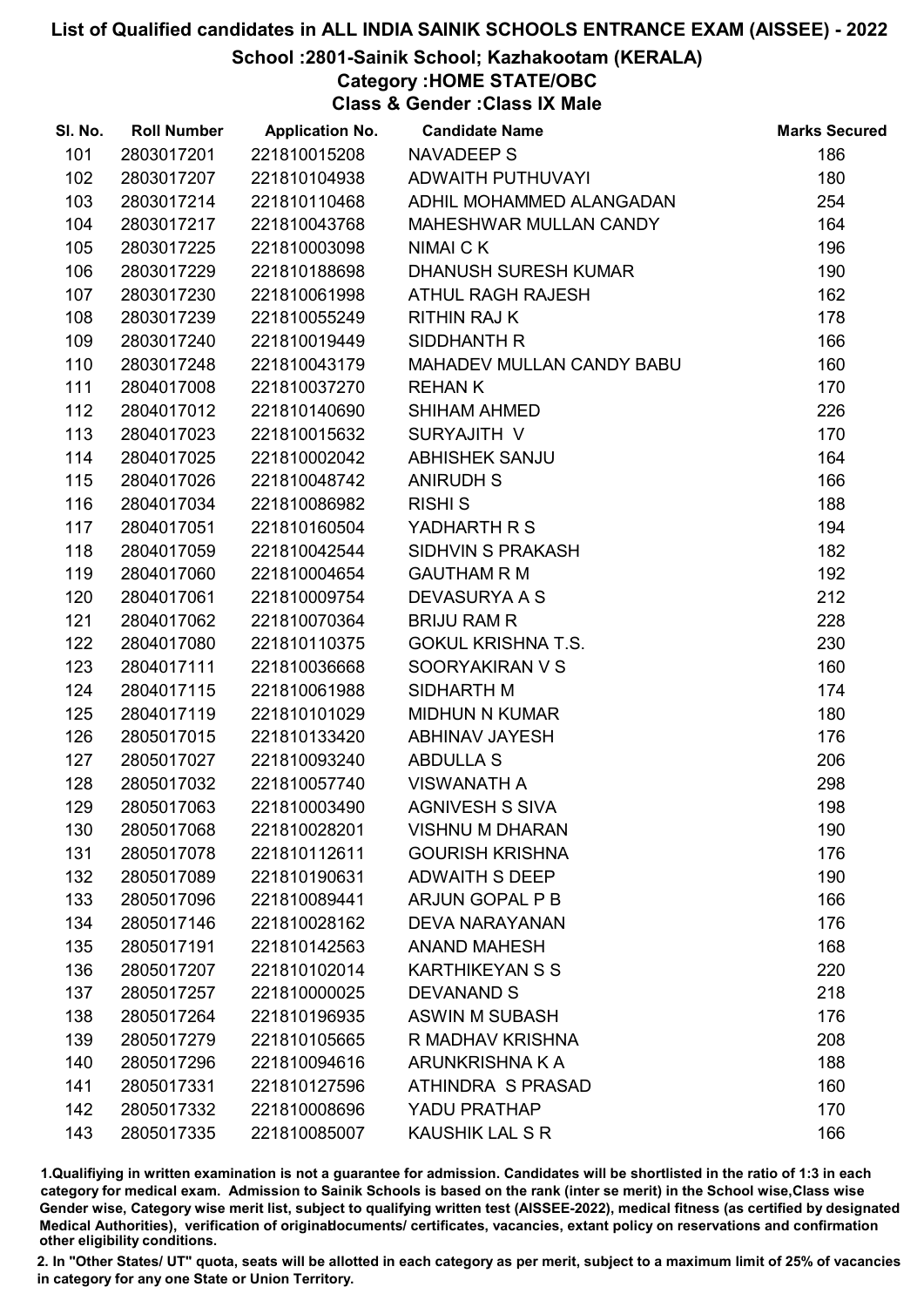# List of Qualified candidates in ALL INDIA SAINIK SCHOOLS ENTRANCE EXAM (AISSEE) - 2022 School :2801-Sainik School; Kazhakootam (KERALA)

# Category :HOME STATE/OBC

Class & Gender :Class IX Male

| SI. No. | <b>Roll Number</b> | <b>Application No.</b> | <b>Candidate Name</b> | <b>Marks Secured</b> |
|---------|--------------------|------------------------|-----------------------|----------------------|
| 144     | 2805017366         | 221810185757           | NAVNEETH JOSE         | 206                  |
| 145     | 2805017383         | 221810041987           | EMMANUL SHAJI         | 190                  |
| 146     | 2805017384         | 221810041097           | SREEHARLJ             | 172                  |
| 147     | 2805017389         | 221810014308           | ASWANTH S VENU        | 176                  |
| 148     | 2805017434         | 221810005719           | ABHISHEK P DILEEP     | 252                  |
| 149     | 2805017440         | 221810174139           | <b>HARAN DAS</b>      | 166                  |
| 150     | 2805017443         | 221810101439           | <b>DERRICK TONY</b>   | 170                  |
| 151     | 2805017456         | 221810047349           | NITHIN.S.V            | 162                  |
| 152     | 2805017463         | 221810089559           | <b>SHAN SHAMJI</b>    | 174                  |
| 153     | 2805017464         | 221810031659           | ALLEN HEDWIN          | 178                  |

<sup>1.</sup>Qualifiying in written examination is not a guarantee for admission. Candidates will be shortlisted in the ratio of 1:3 in each category for medical exam. Admission to Sainik Schools is based on the rank (inter se merit) in the School wise,Class wise Gender wise, Category wise merit list, subject to qualifying written test (AISSEE-2022), medical fitness (as certified by designated Medical Authorities), verification of originablocuments/ certificates, vacancies, extant policy on reservations and confirmation other eligibility conditions.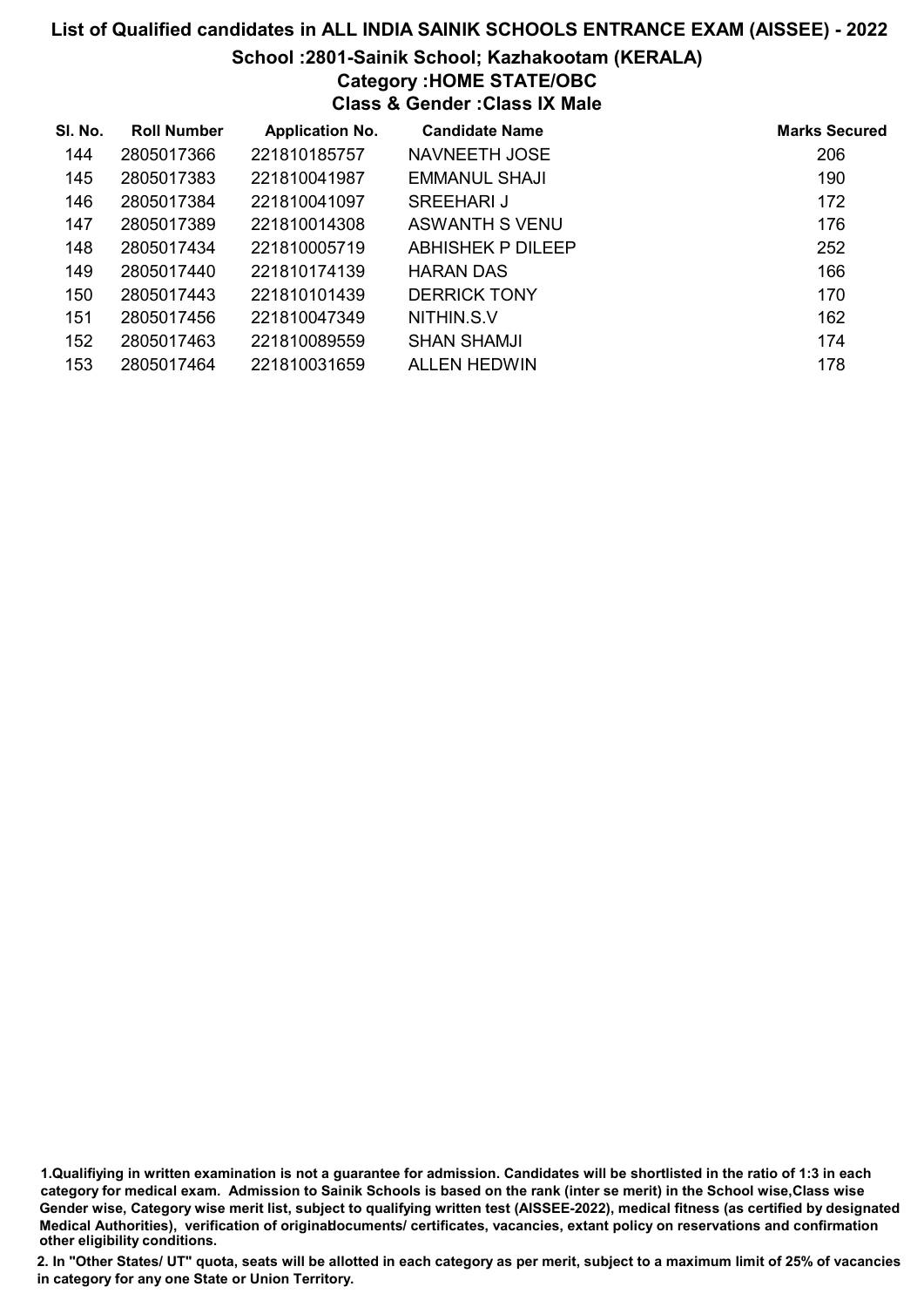#### School :2801-Sainik School; Kazhakootam (KERALA)

# Category :HOME STATE/GEN

Class & Gender :Class IX Male

| SI. No. | <b>Roll Number</b> | <b>Application No.</b> | <b>Candidate Name</b>       | <b>Marks Secured</b> |
|---------|--------------------|------------------------|-----------------------------|----------------------|
| 154     | 2001017780         | 221810044154           | <b>DHARSHEEL BIJU</b>       | 240                  |
| 155     | 2701017031         | 221810073990           | <b>MADHAV P KURUP</b>       | 178                  |
| 156     | 2801017003         | 221810157720           | <b>AAKASH SAMUEL</b>        | 200                  |
| 157     | 2801017007         | 221810189530           | <b>JOHN SHIJO</b>           | 176                  |
| 158     | 2801017014         | 221810185450           | ABHINAV MOHAN KUMAR         | 164                  |
| 159     | 2801017031         | 221810075811           | <b>EVAN GEORGE</b>          | 192                  |
| 160     | 2801017064         | 221810028922           | RIYAN JOJO                  | 180                  |
| 161     | 2801017068         | 221810157142           | <b>STEFIN PRASANTH</b>      | 228                  |
| 162     | 2801017070         | 221810188642           | <b>GOVINDARAJ R</b>         | 184                  |
| 163     | 2801017074         | 221810128052           | THANISHQUE B NAMBIAR        | 162                  |
| 164     | 2801017081         | 221810111272           | <b>HRIDAY PRASANTH</b>      | 174                  |
| 165     | 2801017084         | 221810146092           | <b>GOVIND A DEV</b>         | 184                  |
| 166     | 2801017092         | 221810035013           | <b>S KARTHIK</b>            | 162                  |
| 167     | 2801017094         | 221810147513           | AHMED NOOH C. F.            | 202                  |
| 168     | 2801017098         | 221810151723           | <b>ABHINAV E AJITH</b>      | 206                  |
| 169     | 2801017102         | 221810030443           | <b>ATHUL KRISHNA K</b>      | 170                  |
| 170     | 2801017108         | 221810091173           | ADHITHYA KRISHNA A          | 168                  |
| 171     | 2801017112         | 221810191383           | ABHINAV.R                   | 170                  |
| 172     | 2801017119         | 221810021414           | <b>ITHORE PAUL BABY</b>     | 172                  |
| 173     | 2801017127         | 221810161444           | AKSHAJ SYAM VARMA           | 260                  |
| 174     | 2801017133         | 221810025464           | <b>AARON ABILASH</b>        | 188                  |
| 175     | 2801017139         | 221810041684           | <b>ALAN ANIL CHEMMALA</b>   | 242                  |
| 176     | 2801017147         | 221810079425           | <b>ADAMS KURIYPE</b>        | 238                  |
| 177     | 2801017150         | 221810189935           | HARISHANKAR KANNOTH         | 174                  |
| 178     | 2801017151         | 221810186145           | <b>ASHWATH HARISH</b>       | 178                  |
| 179     | 2801017152         | 221810064245           | <b>ABHINAV MENON</b>        | 324                  |
| 180     | 2801017161         | 221810062765           | <b>JYOTIRADITYA M NAIK</b>  | 168                  |
| 181     | 2801017164         | 221810029975           | <b>FELIX P MANOJ</b>        | 314                  |
| 182     | 2801017173         | 221810143106           | <b>JAYADEV N S</b>          | 172                  |
| 183     | 2801017179         | 221810136616           | <b>ABHAY T P</b>            | 164                  |
| 184     | 2801017181         | 221810084916           | <b>KIRAN V MENON</b>        | 164                  |
| 185     | 2801017185         | 221810103736           | <b>JOHN P JEBY</b>          | 240                  |
| 186     | 2801017192         | 221810004856           | <b>ADHARSH SUBHASH NAIR</b> | 180                  |
| 187     | 2801017197         | 221810131976           | <b>GANGI SAMRUDH</b>        | 182                  |
| 188     | 2801017203         | 221810012996           | <b>JOACHIM JOSEPH T G</b>   | 170                  |
| 189     | 2801017212         | 221810048727           | <b>ATHUL VINU</b>           | 160                  |
| 190     | 2801017215         | 221810054147           | <b>RAGHAV G NAIR</b>        | 160                  |
| 191     | 2801017223         | 221810159577           | <b>ALAN ROY</b>             | 182                  |
| 192     | 2801017230         | 221810038818           | <b>LEO JOJU</b>             | 202                  |
| 193     | 2801017234         | 221810102628           | <b>ABHINAV T A</b>          | 194                  |
| 194     | 2801017239         | 221810047448           | <b>SAMUEL KURIAKOSE</b>     | 164                  |
| 195     | 2801017245         | 221810115858           | <b>KAILAS AIKKARA</b>       | 176                  |
| 196     | 2801017246         | 221810121958           | KIRAN P J                   | 174                  |

1.Qualifiying in written examination is not a guarantee for admission. Candidates will be shortlisted in the ratio of 1:3 in each category for medical exam. Admission to Sainik Schools is based on the rank (inter se merit) in the School wise,Class wise Gender wise, Category wise merit list, subject to qualifying written test (AISSEE-2022), medical fitness (as certified by designated Medical Authorities), verification of originablocuments/ certificates, vacancies, extant policy on reservations and confirmation other eligibility conditions.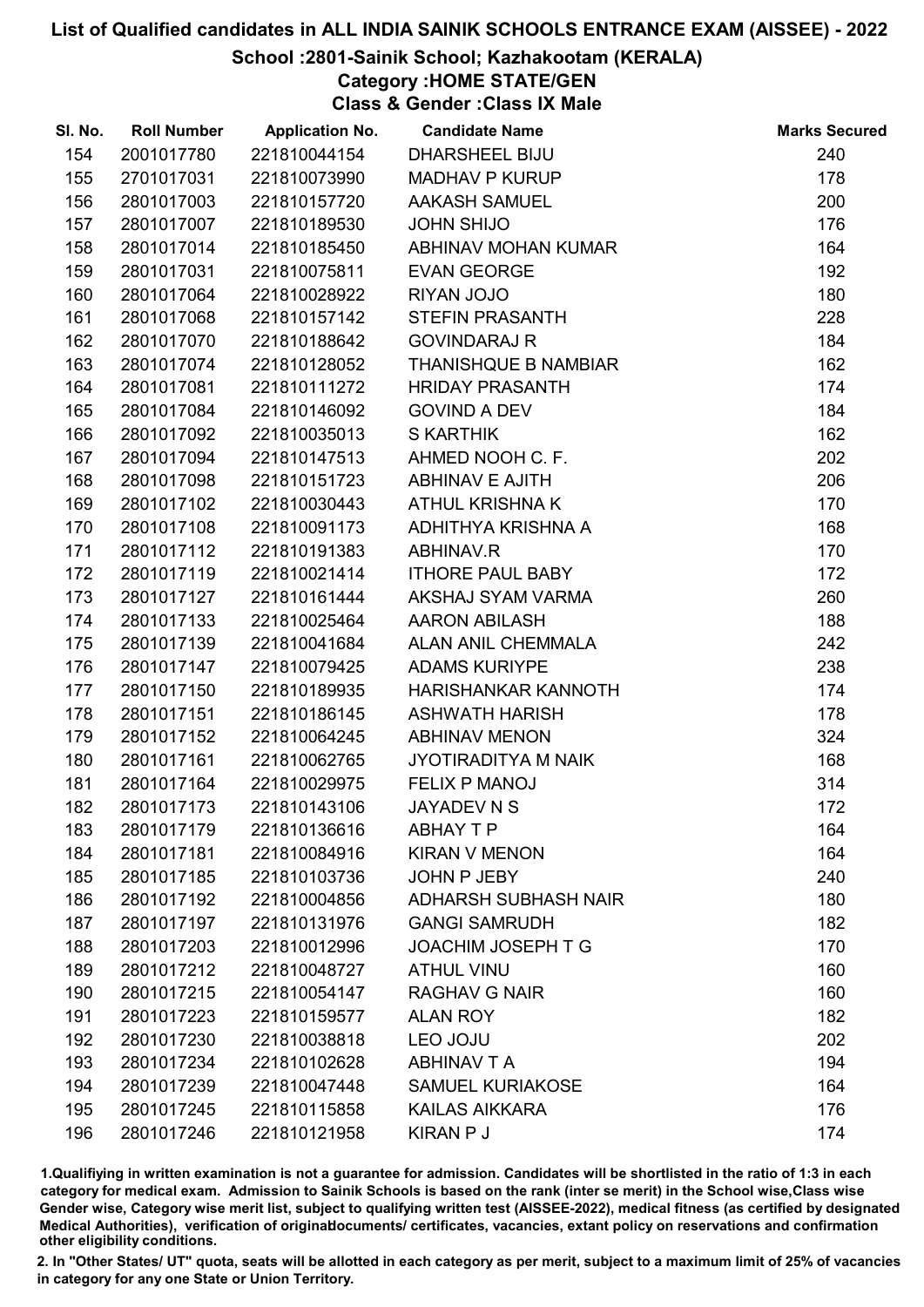#### School :2801-Sainik School; Kazhakootam (KERALA)

# Category :HOME STATE/GEN

Class & Gender :Class IX Male

| SI. No. | <b>Roll Number</b> | <b>Application No.</b> | <b>Candidate Name</b>        |           | <b>Marks Secured</b> |
|---------|--------------------|------------------------|------------------------------|-----------|----------------------|
| 197     | 2801017253         | 221810026488           | NAMIT S KALAPURAYIL          |           | 206                  |
| 198     | 2801017254         | 221810071098           | MR. ARAVIND A                |           | 226                  |
| 199     | 2801017256         | 221810032798           | ANTONY JOBS CK               |           | 200                  |
| 200     | 2801017257         | 221810100009           | <b>NAKUL RAMESH</b>          |           | 164                  |
| 201     | 2801017261         | 221810075809           | ALEX RENNY VARGHESE          |           | 186                  |
| 202     | 2801017264         | 221810005619           | JAGANNATHAN. R. NAIR         |           | 196                  |
| 203     | 2801017268         | 221810021329           | <b>NAKUL SASIKUMAR</b>       |           | 188                  |
| 204     | 2801017271         | 221810067639           | <b>IWIN GEORGE</b>           |           | 194                  |
| 205     | 2801017277         | 221810006859           | ADHWAITH VISHNUPRASAD        |           | 244                  |
| 206     | 2801017281         | 221810019569           | <b>JAIRUS TONY</b>           |           | 248                  |
| 207     | 2801017284         | 221810002489           | DEERAJ V                     |           | 178                  |
| 208     | 2802017005         | 221810021930           | <b>MILAN MATHEW THOMAS</b>   |           | 176                  |
| 209     | 2802017008         | 221810126740           | PRANAV RAJEEV                |           | 212                  |
| 210     | 2802017015         | 221810005470           | <b>GEORGY GINO VARGHESE</b>  |           | 172                  |
| 211     | 2802017027         | 221810082311           | <b>TOM TIBU</b>              |           | 238                  |
| 212     | 2802017029         | 221810047711           | ANANDHA RAMAN S              |           | 178                  |
| 213     | 2802017064         | 221810125382           | <b>ABHIJITH A S</b>          |           | 172                  |
| 214     | 2802017078         | 221810060093           | <b>SWARAJ A PILLAI</b>       | <b>AR</b> | 168                  |
| 215     | 2802017081         | 221810005534           | <b>SREEDEV HARIKUMAR</b>     |           | 174                  |
| 216     | 2802017083         | 221810063944           | JOHAAN VARGHESE BOBBY        |           | 248                  |
| 217     | 2802017087         | 221810050774           | ARIHANT SATHEESH PILLAI      |           | 200                  |
| 218     | 2802017090         | 221810084594           | <b>MADHAV S KRISHNAN</b>     |           | 166                  |
| 219     | 2802017110         | 221810045336           | <b>ABHIK KOSHY RENI</b>      |           | 168                  |
| 220     | 2802017117         | 221810169596           | SOORYAKIRAN.V                |           | 186                  |
| 221     | 2802017126         | 221810173467           | DEVANARAYANAN J S            |           | 174                  |
| 222     | 2802017127         | 221810053667           | <b>HARISANKAR S PILLAI</b>   |           | 162                  |
| 223     | 2802017130         | 221810083977           | <b>KISHAN K</b>              |           | 280                  |
| 224     | 2802017134         | 221810068097           | AROMAL.P.S                   |           | 162                  |
| 225     | 2802017139         | 221810193218           | <b>JACOB JOSEPH</b>          |           | 186                  |
| 226     | 2802017143         | 221810117438           | <b>KESHAV K</b>              |           | 286                  |
| 227     | 2802017144         | 221810012838           | C V MAHADEVAN                |           | 160                  |
| 228     | 2802017159         | 221810054639           | <b>NOEL K JOHN</b>           |           | 176                  |
| 229     | 2803017017         | 221810115360           | L.R.NIRANJAN DHAARMIK        |           | 176                  |
| 230     | 2803017062         | 221810019042           | SAMBATH BHASKAR V S          |           | 166                  |
| 231     | 2803017064         | 221810194942           | ADEN CHRISTIE JOSEPH         |           | 192                  |
| 232     | 2803017082         | 221810185313           | SREHARI.N                    |           | 182                  |
| 233     | 2803017085         | 221810195233           | ADARSH MURALIDHARAN          |           | 216                  |
| 234     | 2803017119         | 221810130064           | <b>AARNAV PARNAI</b>         |           | 190                  |
| 235     | 2803017120         | 221810025064           | DHANANJAY S NAIR             |           | 254                  |
| 236     | 2803017132         | 221810156935           | <b>STEVEN JACOB SHIBU</b>    |           | 180                  |
| 237     | 2803017133         | 221810080245           | <b>ADITHYAN S K</b>          |           | 206                  |
| 238     | 2803017136         | 221810053855           | <b>VARGHESE JEFRY JESTIN</b> |           | 178                  |
| 239     | 2803017155         | 221810191416           | <b>RISHI A VARGHESE</b>      |           | 198                  |

1.Qualifiying in written examination is not a guarantee for admission. Candidates will be shortlisted in the ratio of 1:3 in each category for medical exam. Admission to Sainik Schools is based on the rank (inter se merit) in the School wise,Class wise Gender wise, Category wise merit list, subject to qualifying written test (AISSEE-2022), medical fitness (as certified by designated Medical Authorities), verification of originablocuments/ certificates, vacancies, extant policy on reservations and confirmation other eligibility conditions.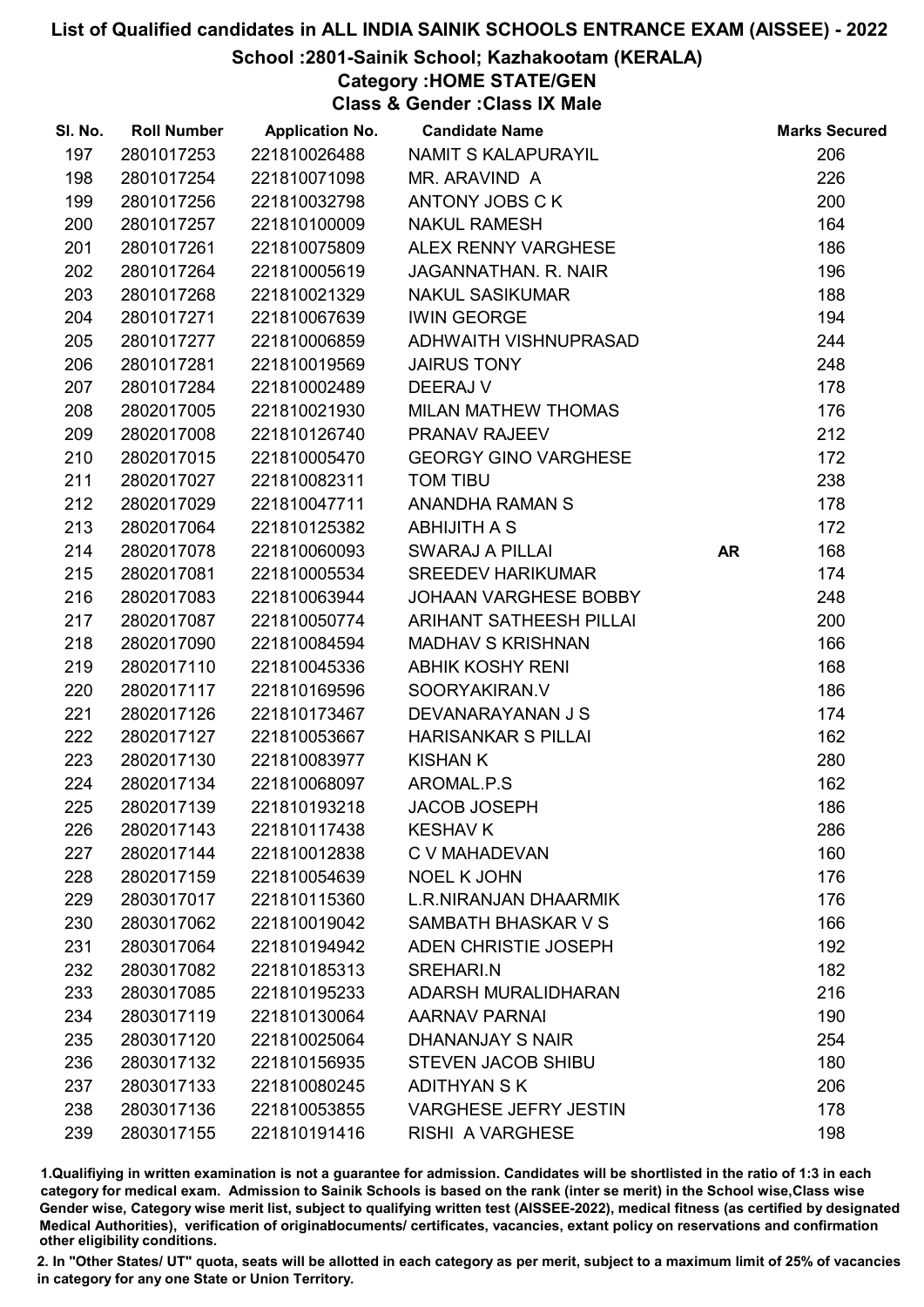#### School :2801-Sainik School; Kazhakootam (KERALA)

# Category :HOME STATE/GEN

Class & Gender :Class IX Male

| SI. No. | <b>Roll Number</b> | <b>Application No.</b> | <b>Candidate Name</b>   | <b>Marks Secured</b> |
|---------|--------------------|------------------------|-------------------------|----------------------|
| 240     | 2803017158         | 221810112816           | <b>ROSHITH K</b>        | 240                  |
| 241     | 2803017174         | 221810088486           | <b>SIDHARTH S NAIR</b>  | 166                  |
| 242     | 2803017178         | 221810118107           | AMITH P                 | 202                  |
| 243     | 2803017185         | 221810037767           | EDWIN SEBASTIAN GINOY   | 166                  |
| 244     | 2803017186         | 221810080867           | NIRANJAN CHANDRA        | 192                  |
| 245     | 2803017205         | 221810027428           | ABHIMANYU A J           | 216                  |
| 246     | 2803017216         | 221810009568           | ACHINTHYA KRISHNAN      | 172                  |
| 247     | 2803017238         | 221810124049           | <b>ANMOL NAMBIAR</b>    | 182                  |
| 248     | 2803017244         | 221810062559           | <b>DEVADARSH P</b>      | 182                  |
| 249     | 2803017253         | 221810029789           | <b>ANANTHU RAJESH</b>   | 172                  |
| 250     | 2803017258         | 221810124799           | <b>ARJUNT</b>           | 200                  |
| 251     | 2804017017         | 221810186651           | <b>SREEKESH PRADEEP</b> | 164                  |
| 252     | 2804017019         | 221810049371           | PRAVEEN M               | 210                  |
| 253     | 2804017024         | 221810055932           | ARYAN PUTHANMADATHIL    | 162                  |
| 254     | 2804017030         | 221810057572           | YADUNANDAN K            | 180                  |
| 255     | 2804017036         | 221810057892           | <b>SREEKRISHNAN U</b>   | 180                  |
| 256     | 2804017042         | 221810090443           | AADITHYAN.M             | 200                  |
| 257     | 2804017076         | 221810185465           | AMAL VASUDEV RAMSHANKAR | 200                  |
| 258     | 2804017078         | 221810014765           | ALOSH N R               | 190                  |
| 259     | 2804017087         | 221810012366           | <b>ALAN BINOY</b>       | 160                  |
| 260     | 2804017091         | 221810070607           | RISHIKESH CHANDRAN P K  | 166                  |
| 261     | 2804017102         | 221810085397           | <b>JOHITH JOBY</b>      | 300                  |
| 262     | 2804017116         | 221810111298           | P VIJAY KARTHICK        | 178                  |
| 263     | 2804017120         | 221810008949           | <b>AKSHIT P B</b>       | 180                  |
| 264     | 2804017123         | 221810127069           | <b>NIRANJAN C</b>       | 176                  |
| 265     | 2804017124         | 221810046769           | <b>ABHINAV K</b>        | 186                  |
| 266     | 2805017012         | 221810081410           | <b>ABHIRAM ML</b>       | 184                  |
| 267     | 2805017014         | 221810004320           | <b>RINO ROY</b>         | 204                  |
| 268     | 2805017023         | 221810130930           | <b>ARUN KUMAR A</b>     | 174                  |
| 269     | 2805017038         | 221810027750           | <b>GOKUL JAYESH</b>     | 162                  |
| 270     | 2805017043         | 221810061860           | <b>BOBBY SUDARSAN</b>   | 162                  |
| 271     | 2805017049         | 221810067670           | <b>PRITHWIP</b>         | 226                  |
| 272     | 2805017073         | 221810014111           | <b>S DEVA NAND</b>      | 220                  |
| 273     | 2805017075         | 221810172311           | ANAND KR                | 210                  |
| 274     | 2805017080         | 221810027811           | DHRUV P MAHENDRA        | 176                  |
| 275     | 2805017091         | 221810022931           | <b>ABHINAV RS</b>       | 172                  |
| 276     | 2805017101         | 221810056261           | ANAND A J               | 206                  |
| 277     | 2805017120         | 221810088512           | <b>VEDANTH S</b>        | 168                  |
| 278     | 2805017121         | 221810151122           | ABHAY UMESH KADHANE     | 218                  |
| 279     | 2805017135         | 221810001442           | <b>VASUDEV S R</b>      | 260                  |
| 280     | 2805017180         | 221810026743           | <b>MAHARATH A NAIR</b>  | 210                  |
| 281     | 2805017181         | 221810045843           | <b>HAVISH S PILLAI</b>  | 186                  |
| 282     | 2805017183         | 221810190253           | <b>VARGHESE IGNES</b>   | 200                  |

1.Qualifiying in written examination is not a guarantee for admission. Candidates will be shortlisted in the ratio of 1:3 in each category for medical exam. Admission to Sainik Schools is based on the rank (inter se merit) in the School wise,Class wise Gender wise, Category wise merit list, subject to qualifying written test (AISSEE-2022), medical fitness (as certified by designated Medical Authorities), verification of originablocuments/ certificates, vacancies, extant policy on reservations and confirmation other eligibility conditions.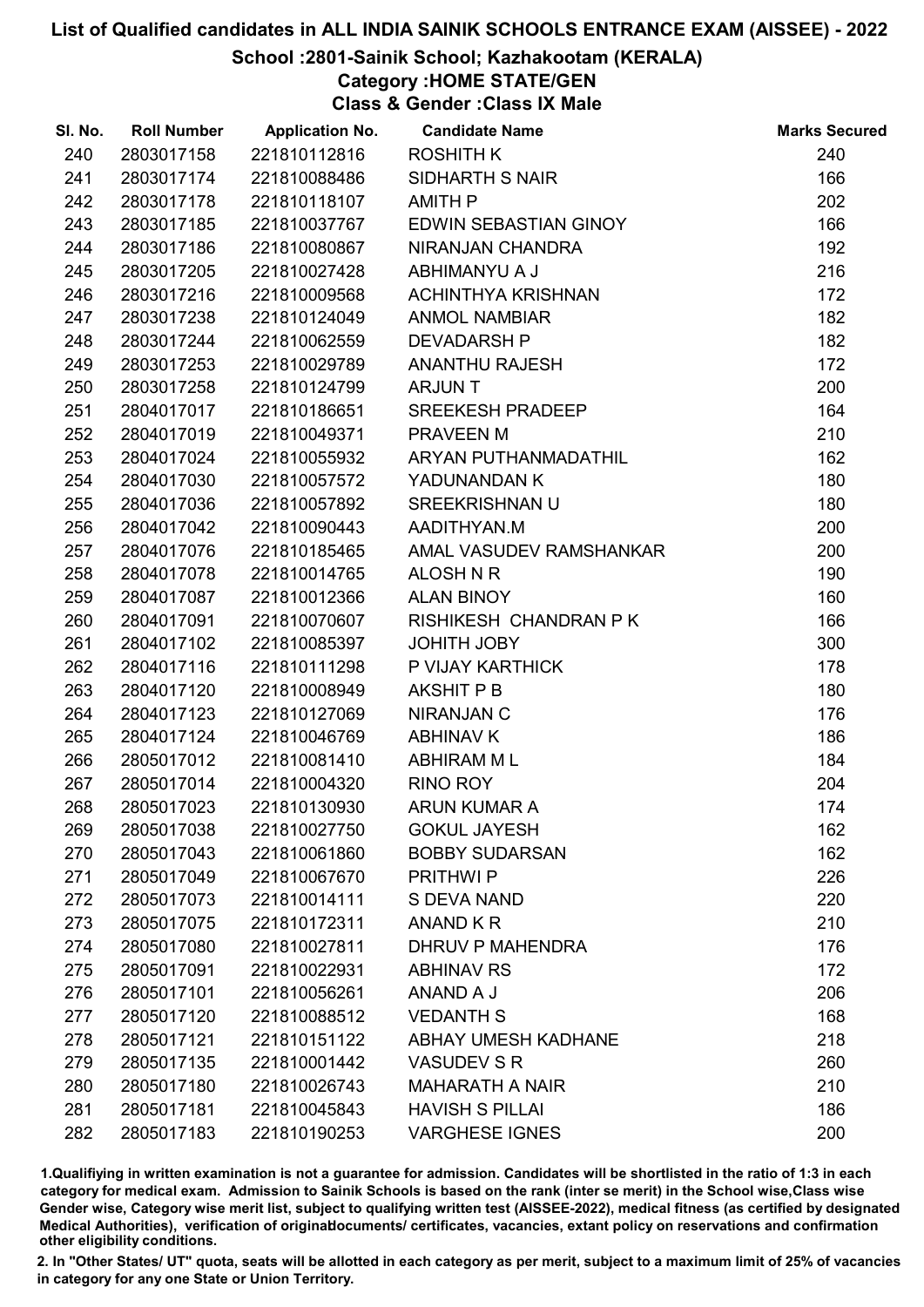#### School :2801-Sainik School; Kazhakootam (KERALA)

# Category :HOME STATE/GEN

Class & Gender :Class IX Male

| SI. No. | <b>Roll Number</b> | <b>Application No.</b> | <b>Candidate Name</b>       | <b>Marks Secured</b> |
|---------|--------------------|------------------------|-----------------------------|----------------------|
| 283     | 2805017200         | 221810188593           | <b>VAISHNAV P P</b>         | 194                  |
| 284     | 2805017204         | 221810088204           | <b>DHYAN J KRISHNA</b>      | 170                  |
| 285     | 2805017212         | 221810011224           | <b>KARTHIK KAILAS</b>       | 204                  |
| 286     | 2805017236         | 221810016374           | <b>AYUSH S KRISHNAN</b>     | 172                  |
| 287     | 2805017244         | 221810061094           | AKSHAY SHYNEY RAJESH        | 200                  |
| 288     | 2805017266         | 221810036145           | ABHINAV B A                 | 176                  |
| 289     | 2805017276         | 221810117265           | ABHIMANYU J KURUP           | 172                  |
| 290     | 2805017278         | 221810055565           | <b>SUDEV VENUGOPAL</b>      | 204                  |
| 291     | 2805017280         | 221810070775           | <b>AKHIL A</b>              | 182                  |
| 292     | 2805017291         | 221810060216           | <b>JOJO ALEX</b>            | 166                  |
| 293     | 2805017293         | 221810055316           | ANAND KRISHNAN M            | 162                  |
| 294     | 2805017295         | 221810018416           | <b>MADHAV KRISHNAN R</b>    | 206                  |
| 295     | 2805017313         | 221810170556           | <b>BRIJNAND T S</b>         | 176                  |
| 296     | 2805017330         | 221810025496           | <b>BAGHATH P</b>            | 162                  |
| 297     | 2805017338         | 221810026107           | <b>NOEL ANTHONY EARNEST</b> | 184                  |
| 298     | 2805017352         | 221810063137           | <b>BADRI NATH R</b>         | 182                  |
| 299     | 2805017362         | 221810152457           | <b>RISHIKESH S PILLAI</b>   | 200                  |
| 300     | 2805017379         | 221810185087           | <b>SREEHARI R</b>           | 168                  |
| 301     | 2805017391         | 221810078808           | ANANTHAKRISHNAN U           | 170                  |
| 302     | 2805017405         | 221810078838           | <b>AARON MATHEW</b>         | 168                  |
| 303     | 2805017414         | 221810042868           | AADI P NAIR                 | 168                  |
| 304     | 2805017422         | 221810109498           | NEERAJ MADHAV               | 210                  |
| 305     | 2805017428         | 221810042609           | <b>ABHINAV B</b>            | 174                  |
| 306     | 2805017433         | 221810060719           | <b>ASWAJITH R</b>           | 196                  |
| 307     | 2805017435         | 221810067029           | <b>BHARAT B. ASOK</b>       | 200                  |
| 308     | 2805017449         | 221810025839           | ADVEITH RAGHURAM SOORYA     | 206                  |
| 309     | 2805017469         | 221810031879           | <b>SREEHARI SANTHOSH</b>    | 160                  |
| 310     | 2805017473         | 221810194789           | <b>SREEHARI H</b>           | 166                  |
| 311     | 2805017476         | 221810149399           | SIDHARTH S                  | 194                  |
| 312     | 4202017100         | 221810028522           | V SIDDHARTH                 | 192                  |
| 313     | 4401017604         | 221810036798           | SHYAMJITH RV                | 196                  |
| 314     | 4602017165         | 221810157938           | <b>AKSHAY M NAIR</b>        | 204                  |

<sup>1.</sup>Qualifiying in written examination is not a guarantee for admission. Candidates will be shortlisted in the ratio of 1:3 in each category for medical exam. Admission to Sainik Schools is based on the rank (inter se merit) in the School wise,Class wise Gender wise, Category wise merit list, subject to qualifying written test (AISSEE-2022), medical fitness (as certified by designated Medical Authorities), verification of originablocuments/ certificates, vacancies, extant policy on reservations and confirmation other eligibility conditions.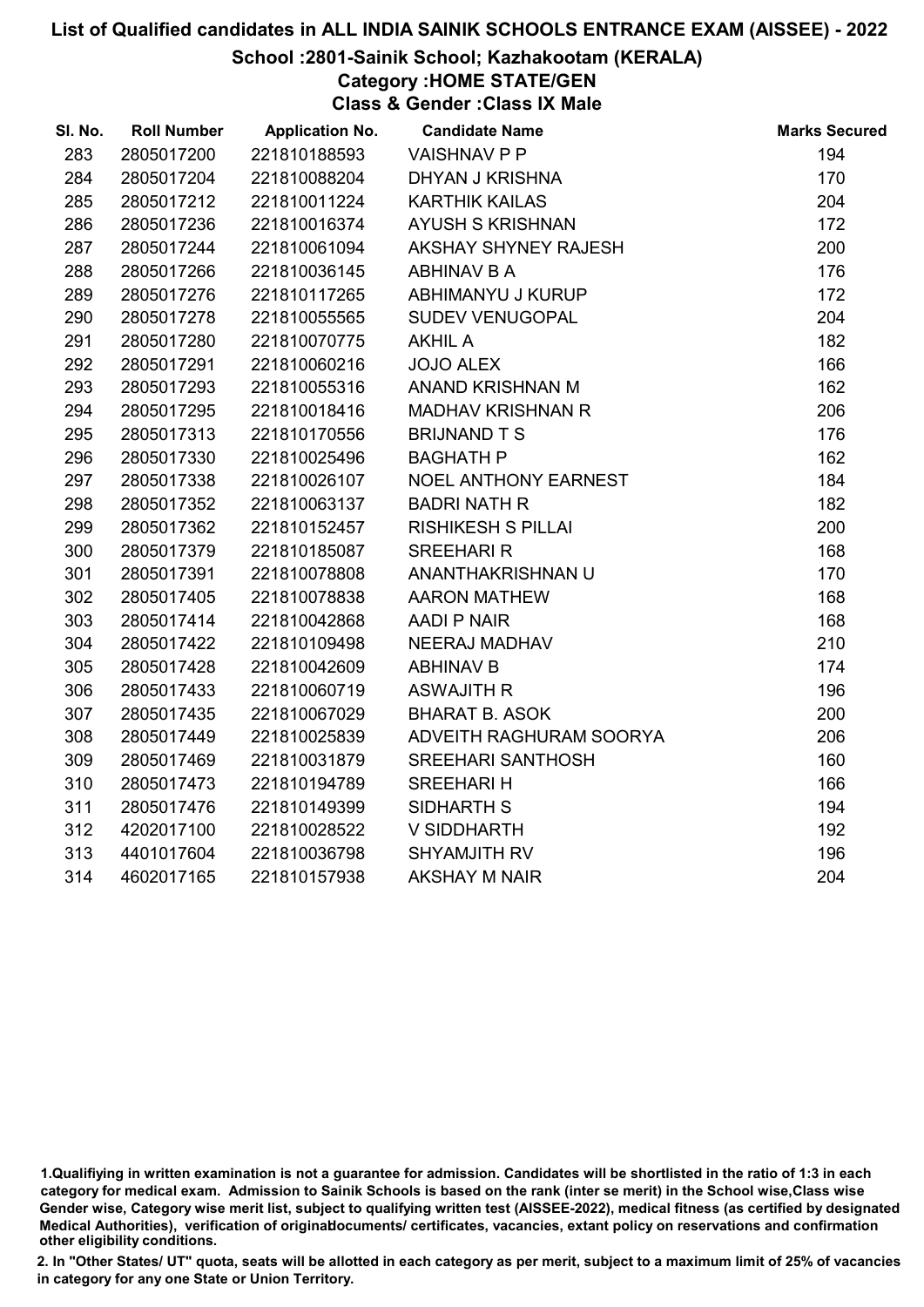#### School :2801-Sainik School; Kazhakootam (KERALA)

# Category :OTHER STATE/SC

Class & Gender :Class IX Male

| SI. No. | <b>Roll Number</b> | <b>Application No.</b> | <b>Candidate Name</b>            |    | <b>Marks Secured</b> |
|---------|--------------------|------------------------|----------------------------------|----|----------------------|
| 315     | 1210017049         | 221810025780           | <b>D MANOJ</b>                   |    | 180                  |
| 316     | 1211017260         | 221810021149           | <b>NALLI SONITH</b>              |    | 198                  |
| 317     | 1509017023         | 221810120060           | <b>ADITYA KUMAR</b>              |    | 114                  |
| 318     | 1511017081         | 221810075641           | <b>SUNNY KUMAR</b>               |    | 146                  |
| 319     | 1511017436         | 221810116386           | <b>GULSHAN KUMAR</b>             |    | 152                  |
| 320     | 1511017563         | 221810081278           | <b>SHIVAM KUMAR</b>              |    | 186                  |
| 321     | 1513017001         | 221810175400           | <b>GAUTAM RAJ</b>                |    | 98                   |
| 322     | 1705017237         | 221810035998           | YUVRAJ BHARDWAJ                  |    | 146                  |
| 323     | 2303017620         | 221810084795           | <b>VANSH</b>                     |    | 118                  |
| 324     | 2701017206         | 221810009007           | <b>BHAGHWAN S S</b>              |    | 170                  |
| 325     | 2701017263         | 221810044988           | S RAAGHAVA                       |    | 200                  |
| 326     | 2709017007         | 221810081632           | PAVANA KUMARA M S                |    | 120                  |
| 327     | 2711017011         | 221810064181           | AMEETH M S                       | CG | 76                   |
| 328     | 2711017017         | 221810169492           | LOHITH ARYA SAI.S                |    | 120                  |
| 329     | 2711017024         | 221810148224           | <b>PRAJWAL G R</b>               |    | 136                  |
| 330     | 2711017033         | 221810100456           | NAVARANG.C.H                     |    | 176                  |
| 331     | 3001017660         | 221810016109           | <b>VAIBHAV SAPKALE</b>           |    | 168                  |
| 332     | 3003017178         | 221810184796           | <b>HARSHAD GANESHKAR</b>         |    | 94                   |
| 333     | 3114017327         | 221810049786           | <b>VEDANT SUBHASH GAIKWAD</b>    |    | 134                  |
| 334     | 3115017184         | 221810109325           | <b>VAIRAT VIGHNESH MAHESH</b>    |    | 158                  |
| 335     | 4102017110         | 221810029173           | <b>JUNUPALLI GAUTHAM SANDESH</b> |    | 130                  |
| 336     | 4401017508         | 221810063147           | <b>RAJAT KUMAR</b>               |    | 180                  |
| 337     | 4407017035         | 221810098680           | <b>ROHIT ARYAN</b>               |    | 178                  |
| 338     | 4410017035         | 221810180350           | <b>SURYANSH SINGH</b>            |    | 156                  |
| 339     | 4412017038         | 221810170901           | <b>DIVYA RANJAN</b>              |    | 168                  |

<sup>1.</sup>Qualifiying in written examination is not a guarantee for admission. Candidates will be shortlisted in the ratio of 1:3 in each category for medical exam. Admission to Sainik Schools is based on the rank (inter se merit) in the School wise,Class wise Gender wise, Category wise merit list, subject to qualifying written test (AISSEE-2022), medical fitness (as certified by designated Medical Authorities), verification of originablocuments/ certificates, vacancies, extant policy on reservations and confirmation other eligibility conditions.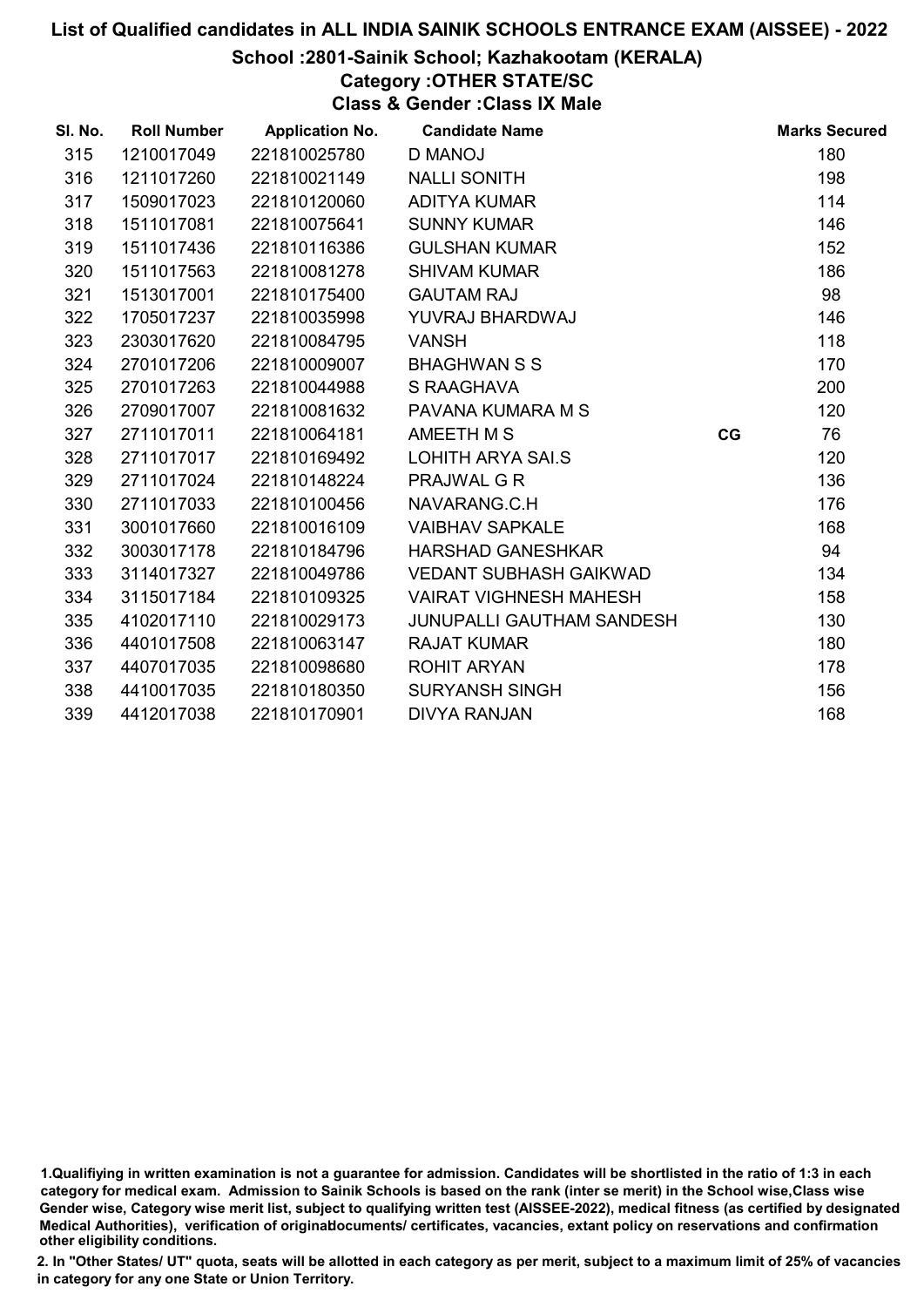#### School :2801-Sainik School; Kazhakootam (KERALA)

Category :OTHER STATE/OBC

Class & Gender :Class IX Male

| SI. No. | <b>Roll Number</b> | <b>Application No.</b> | <b>Candidate Name</b>      | <b>Marks Secured</b> |
|---------|--------------------|------------------------|----------------------------|----------------------|
| 340     | 1203017158         | 221810128638           | MUMMNADI REDDY SAI SWAROOP | 172                  |
| 341     | 1210017096         | 221810088781           | K REKHA MURALIKRISHNA      | 276                  |
| 342     | 1210017284         | 221810188755           | <b>CHINTHAGUNTA SIVESH</b> | 178                  |
| 343     | 1505017043         | 221810018741           | <b>MD FAIZAN RAZA</b>      | 284                  |
| 344     | 1505017148         | 221810079125           | <b>SANJEEV KUMAR</b>       | 222                  |
| 345     | 1506017087         | 221810178947           | PIYUSH KUMAR PRASAD        | 172                  |
| 346     | 1508017041         | 221810041342           | <b>ABHINAV KUMAR</b>       | 322                  |
| 347     | 1508017046         | 221810144452           | <b>ABHISHEK KUMAR</b>      | 176                  |
| 348     | 1509017242         | 221810020167           | <b>DHIRAJ KUMAR</b>        | 302                  |
| 349     | 1509017259         | 221810155328           | <b>HARSHIT RAJ</b>         | 164                  |
| 350     | 1509017301         | 221810116459           | <b>HIMANSHU KUMAR</b>      | 270                  |
| 351     | 1511017248         | 221810058893           | <b>UTKARSH KUMAR</b>       | 302                  |
| 352     | 1511017432         | 221810133876           | <b>NITISH KUMAR</b>        | 194                  |
| 353     | 1512017018         | 221810133291           | <b>SAMIDHTULYA</b>         | 256                  |
| 354     | 1512017025         | 221810150352           | <b>GAURAV JAISWAL</b>      | 214                  |
| 355     | 1512017059         | 221810169726           | <b>ANAND ANMOL</b>         | 264                  |
| 356     | 1512017068         | 221810174296           | UTSAV ANAND                | 230                  |
| 357     | 1514017004         | 221810194780           | <b>MOHAMMAD SADIK</b>      | 178                  |
| 358     | 2001017091         | 221810082040           | <b>NEEL PALAWAT</b>        | 260                  |
| 359     | 2001017429         | 221810058842           | ADITYA PAWAR               | 176                  |
| 360     | 2001017545         | 221810024113           | <b>ADIVYA PATEL</b>        | 178                  |
| 361     | 2303017032         | 221810072520           | <b>SOURABH GURJAR</b>      | 188                  |
| 362     | 2303017423         | 221810134914           | <b>SANCHIT YADAV</b>       | 180                  |
| 363     | 2303017540         | 221810034025           | <b>RAHUL</b>               | 284                  |
| 364     | 2303027015         | 221810148928           | <b>NITIN KUMAR</b>         | 186                  |
| 365     | 2303027044         | 221810013568           | <b>JANEET KUMAR</b>        | 280                  |
| 366     | 2303027164         | 221810038959           | <b>ANSHUL</b>              | 220                  |
| 367     | 2303027188         | 221810039779           | <b>GURPREET</b>            | 324                  |
| 368     | 2303027189         | 221810043879           | <b>PARVEEN KUMAR</b>       | 272                  |
| 369     | 2304017349         | 221810077393           | <b>SHUBHAM</b>             | 292                  |
| 370     | 2601017026         | 221810028066           | <b>HARSH KUMAR</b>         | 276                  |
| 371     | 2701017048         | 221810004541           | YADHU KRISHNA              | 172                  |
| 372     | 2701017095         | 221810000033           | <b>GAUTAM BR</b>           | 192                  |
| 373     | 2701017144         | 221810069684           | <b>SAAHIL VINOD KARMA</b>  | 220                  |
| 374     | 2701017266         | 221810197109           | <b>ANISH</b>               | 190                  |
| 375     | 2709017011         | 221810191965           | P C SREE VISHNU RAJ        | 164                  |
| 376     | 2710017004         | 221810046973           | <b>SARTHAK YADAV</b>       | 188<br>CG            |
| 377     | 2805017193         | 221810044183           | <b>CLEMENT AADITH A M</b>  | 246                  |
| 378     | 2805017326         | 221810038386           | D C JOBIN                  | 184                  |
| 379     | 2805017327         | 221810149986           | A P VARUN SIBI             | 194                  |
| 380     | 2805017408         | 221810015748           | <b>DHARUN KUMAR. S</b>     | 170                  |
| 381     | 3002017259         | 221810123375           | <b>ADITYA SINGH</b>        | 218                  |
| 382     | 3002017315         | 221810059896           | <b>ABHINAY RAJ</b>         | 196                  |

1.Qualifiying in written examination is not a guarantee for admission. Candidates will be shortlisted in the ratio of 1:3 in each category for medical exam. Admission to Sainik Schools is based on the rank (inter se merit) in the School wise,Class wise Gender wise, Category wise merit list, subject to qualifying written test (AISSEE-2022), medical fitness (as certified by designated Medical Authorities), verification of originablocuments/ certificates, vacancies, extant policy on reservations and confirmation other eligibility conditions.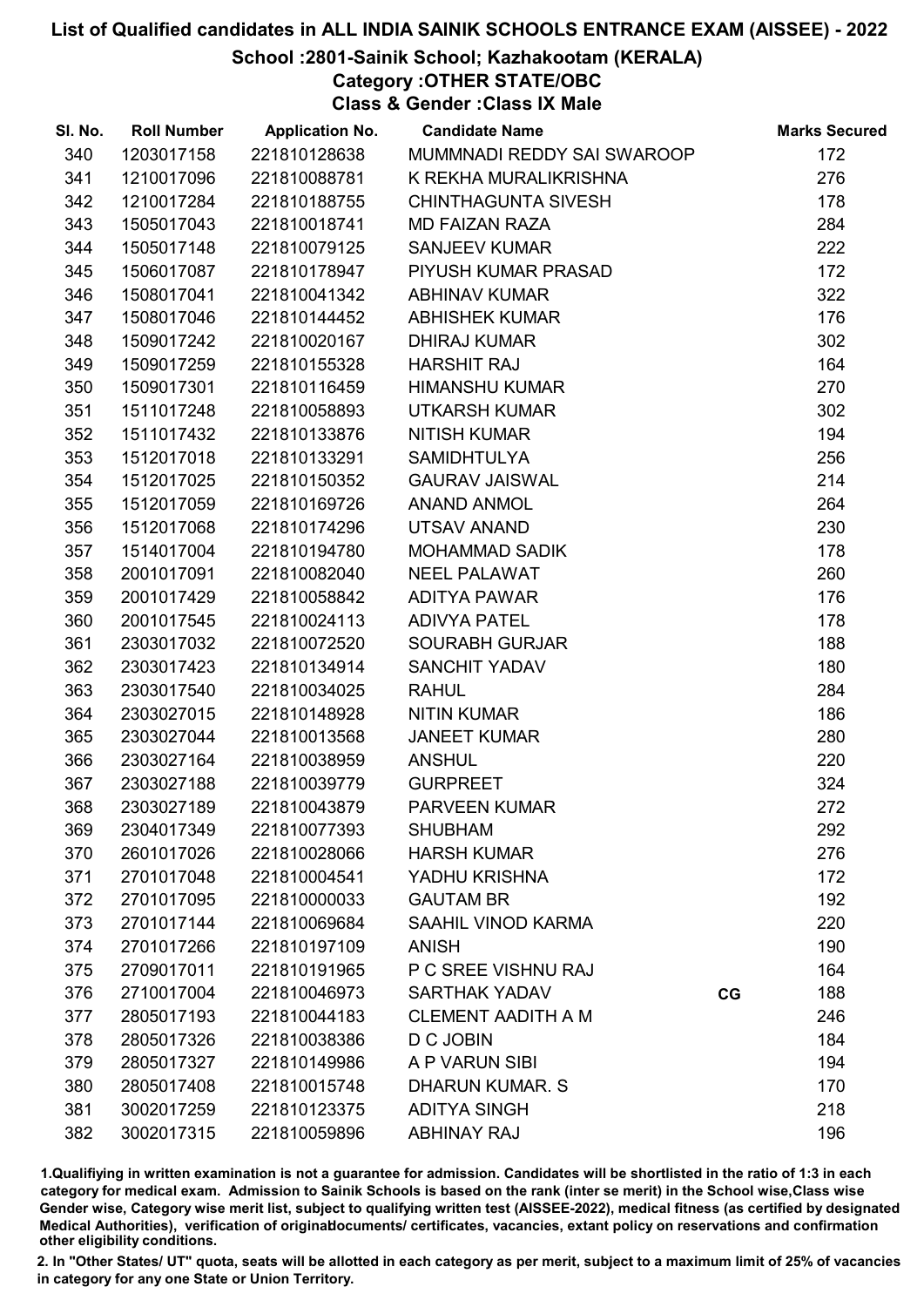#### School :2801-Sainik School; Kazhakootam (KERALA)

Category :OTHER STATE/OBC

Class & Gender :Class IX Male

| SI. No. | <b>Roll Number</b> | <b>Application No.</b> | <b>Candidate Name</b>   | <b>Marks Secured</b> |
|---------|--------------------|------------------------|-------------------------|----------------------|
| 383     | 3002017411         | 221810151009           | <b>RISHI YADAV</b>      | 190                  |
| 384     | 3111017131         | 221810123684           | PREM RASESHKUMAR FATE   | 262                  |
| 385     | 3114017091         | 221810119861           | PRANAV JAGANNATH SHELKE | 196                  |
| 386     | 3116017059         | 221810092915           | PANDIT NISARG SOMNATH   | 214                  |
| 387     | 3802017049         | 221810186974           | <b>ARJUN MAYAL</b>      | 174                  |
| 388     | 3904017235         | 221810125253           | <b>VIPIN</b>            | 192                  |
| 389     | 3904017507         | 221810124457           | <b>CHAHAT</b>           | 188                  |
| 390     | 3904017583         | 221810124968           | <b>NAMIT</b>            | 170                  |
| 391     | 3905017180         | 221810032553           | <b>AJAY SINGH</b>       | 202                  |
| 392     | 3905017204         | 221810050893           | AYUSH KULHARI           | 300                  |
| 393     | 3905017256         | 221810056094           | <b>SUMIT KUMAR</b>      | 206                  |
| 394     | 3905017359         | 221810063407           | <b>ANKIT KUMAR</b>      | 328                  |
| 395     | 3905017437         | 221810027738           | <b>VASHU PUNIA</b>      | 284                  |
| 396     | 3905017475         | 221810059809           | <b>NISHANT</b>          | 200                  |
| 397     | 3906017166         | 221810094194           | <b>JAGDISH DEWASI</b>   | 228                  |
| 398     | 3907017069         | 221810136676           | SHOBHAN SINGH SOLANKI   | 234                  |
| 399     | 4102017218         | 221810104296           | <b>SREE HARSIK</b>      | 182                  |
| 400     | 4103017162         | 221810035852           | <b>ARUNKUMAR M</b>      | 162                  |
| 401     | 4104017075         | 221810011538           | SURIYANARAYANAN         | 160                  |
| 402     | 4401017093         | 221810169531           | <b>HARSHIT KUMAR</b>    | 162                  |
| 403     | 4401017257         | 221810016773           | <b>SHIVA KHIRWAR</b>    | 218                  |
| 404     | 4401017460         | 221810059466           | <b>DURGESH</b>          | 202                  |
| 405     | 4402017237         | 221810125487           | <b>RITESH YADAV</b>     | 178                  |
| 406     | 4402017261         | 221810037968           | ANUJ KUMAR KUSHWAHA     | 178                  |
| 407     | 4403017074         | 221810136146           | <b>DIVYANSH VERMA</b>   | 336                  |
| 408     | 4407017305         | 221810132597           | DIVYANSHU JAISWAL       | 186                  |
| 409     | 4410017290         | 221810150305           | <b>ANIKET PAL</b>       | 232                  |
| 410     | 4411017052         | 221810052092           | <b>PRINCE PAL</b>       | 232                  |
| 411     | 4412017049         | 221810043731           | SHIVAM KUMAR YADAV      | 196                  |
| 412     | 4412017192         | 221810015505           | SATYAM KUSHWAHA         | 166                  |
| 413     | 4412017271         | 221810111017           | <b>AKASH PATEL</b>      | 228                  |
| 414     | 4502017747         | 221810037179           | <b>AYUSH RAJ</b>        | 254                  |
|         |                    |                        |                         |                      |

<sup>1.</sup>Qualifiying in written examination is not a guarantee for admission. Candidates will be shortlisted in the ratio of 1:3 in each category for medical exam. Admission to Sainik Schools is based on the rank (inter se merit) in the School wise,Class wise Gender wise, Category wise merit list, subject to qualifying written test (AISSEE-2022), medical fitness (as certified by designated Medical Authorities), verification of originablocuments/ certificates, vacancies, extant policy on reservations and confirmation other eligibility conditions.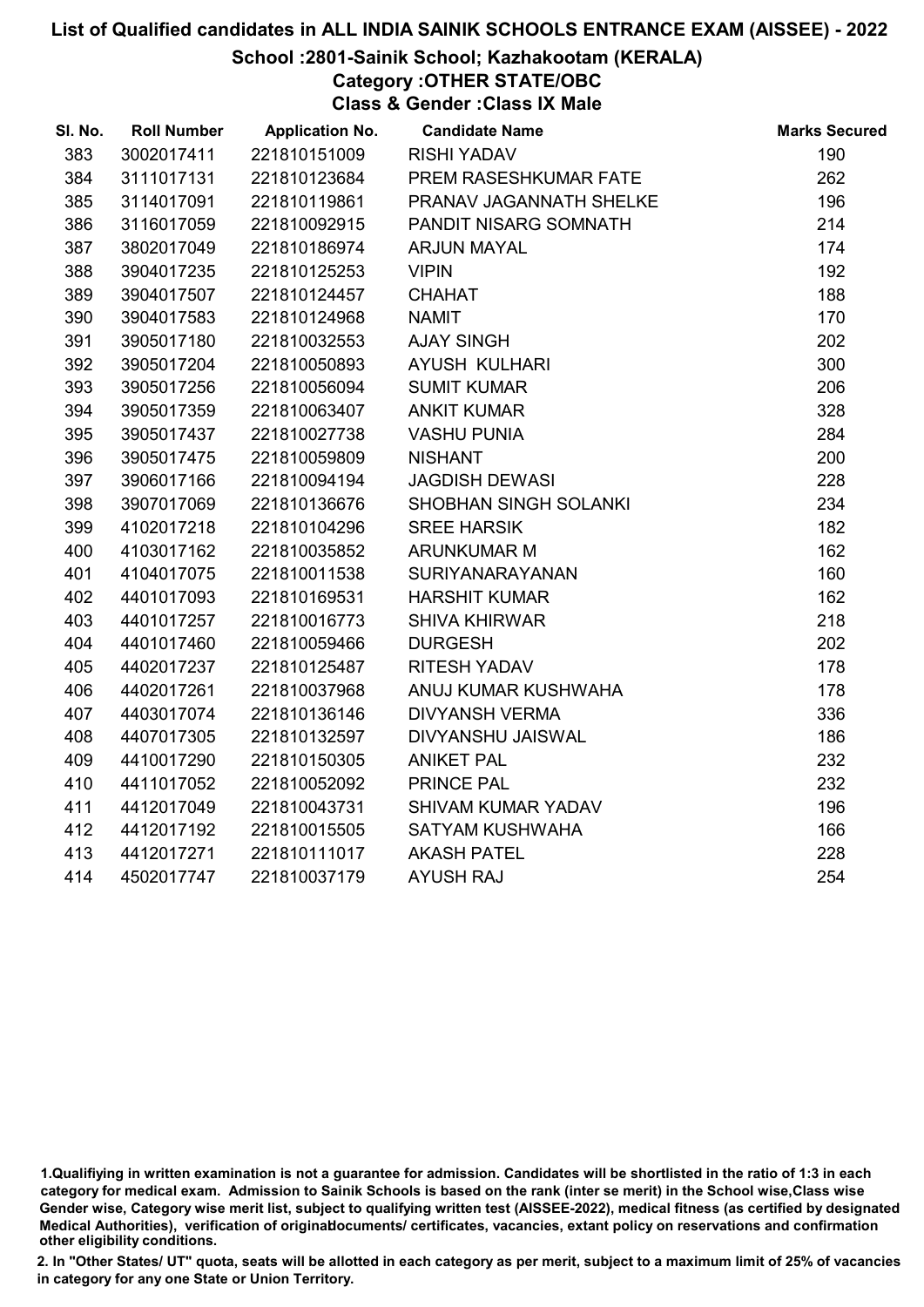### School :2801-Sainik School; Kazhakootam (KERALA)

Category :OTHER STATE/GEN

Class & Gender :Class IX Male

| SI. No. | <b>Roll Number</b> | <b>Application No.</b> | <b>Candidate Name</b>           | <b>Marks Secured</b> |
|---------|--------------------|------------------------|---------------------------------|----------------------|
| 415     | 1101017001         | 221810004380           | <b>SUDRITA DEB</b>              | 180                  |
| 416     | 1101017011         | 221810136763           | <b>S.KARNESH BALA</b>           | 224                  |
| 417     | 1203017044         | 221810045352           | DINNEPATI DWARAKAMAI REDDY      | 228                  |
| 418     | 1210017026         | 221810129830           | KRISHNA SAI REDDY BANDI         | 200                  |
| 419     | 1210017064         | 221810188021           | <b>VEMULA MUNI SAI SARAN</b>    | 224                  |
| 420     | 1210017137         | 221810075472           | <b>GNANA SAICHARAN MALEPATI</b> | 178                  |
| 421     | 1210017204         | 221810049504           | <b>BANDI TENESH</b>             | 226                  |
| 422     | 1210017208         | 221810045314           | PASUPULETI THEJESH              | 252                  |
| 423     | 1210017292         | 221810109675           | <b>GOBBURU YASWANTH</b>         | 174                  |
| 424     | 1210017439         | 221810049288           | NALLAMSETTY RAM CHARAN          | 164                  |
| 425     | 1210017442         | 221810004388           | MIRIYALA LIKHITH CHARAN         | 160                  |
| 426     | 1210017454         | 221810055409           | <b>GODESI PAVAN TEJA</b>        | 274                  |
| 427     | 1503017107         | 221810027127           | SARVESHWAR DIXIT                | 228                  |
| 428     | 1504017118         | 221810053626           | ZAIFI JAWAID                    | 288                  |
| 429     | 1506017071         | 221810043745           | <b>NIHAL SINGH</b>              | 296                  |
| 430     | 1509017041         | 221810158311           | <b>ASHISH KUMAR</b>             | 286                  |
| 431     | 1509017122         | 221810158573           | <b>SATYAM</b>                   | 194                  |
| 432     | 1509017184         | 221810051785           | <b>NAVNEET KUMAR</b>            | 192                  |
| 433     | 1509017255         | 221810069908           | <b>SUJAL KUMAR</b>              | 206                  |
| 434     | 1511017074         | 221810053631           | <b>PRINCE KUMAR</b>             | 186                  |
| 435     | 1511017218         | 221810112253           | ANANTAM ANAND                   | 284                  |
| 436     | 1511017262         | 221810111814           | <b>SUSHANT BHARDWAJ</b>         | 296                  |
| 437     | 1511017397         | 221810065916           | <b>SHIVAM KUMAR</b>             | 172                  |
| 438     | 1511017530         | 221810051938           | <b>NEHAL KUMAR</b>              | 160                  |
| 439     | 1512017019         | 221810106591           | ADITYA RAJ                      | 306                  |
| 440     | 1513017081         | 221810117676           | <b>SUMIT KUMAR RAY</b>          | 166                  |
| 441     | 1701017003         | 221810095750           | ANIMESH KUMAR MISHRA            | 176                  |
| 442     | 1702017042         | 221810095403           | <b>SHREYASH SINGH</b>           | 184                  |
| 443     | 1706017022         | 221810005254           | PIYUSH KHUNTIA                  | 202                  |
| 444     | 2001017045         | 221810000120           | <b>SAGAR KUMAR</b>              | 270                  |
| 445     | 2001017070         | 221810100130           | <b>RITWIZ SHARMA</b>            | 252                  |
| 446     | 2001017374         | 221810053312           | <b>PRIYANSHU</b>                | 170                  |
| 447     | 2001017462         | 221810121462           | ADITYA P. VINOD                 | 170                  |
| 448     | 2001017630         | 221810113663           | YASH GAUTAM                     | 184                  |
| 449     | 2001017738         | 221810059524           | <b>ABHINAV PANDEY</b>           | 240                  |
| 450     | 2001027088         | 221810026706           | <b>ABHINAV RANA</b>             | 160                  |
| 451     | 2001027238         | 221810052896           | <b>GATIK GUPTA</b>              | 214                  |
| 452     | 2001027371         | 221810031887           | <b>HARSHIT GAUTAM</b>           | 240                  |
| 453     | 2001027578         | 221810024909           | <b>KARTIKEY UPADHYAY</b>        | 196                  |
| 454     | 2302017099         | 221810044522           | <b>ARYAN</b>                    | 194                  |
| 455     | 2303017159         | 221810103851           | <b>NIKHIL</b>                   | 212                  |
| 456     | 2303017420         | 221810071514           | <b>BHAVI KUMAR</b>              | 198                  |
| 457     | 2303017426         | 221810060124           | <b>KUNAL</b>                    | 242                  |

1.Qualifiying in written examination is not a guarantee for admission. Candidates will be shortlisted in the ratio of 1:3 in each category for medical exam. Admission to Sainik Schools is based on the rank (inter se merit) in the School wise,Class wise Gender wise, Category wise merit list, subject to qualifying written test (AISSEE-2022), medical fitness (as certified by designated Medical Authorities), verification of originablocuments/ certificates, vacancies, extant policy on reservations and confirmation other eligibility conditions.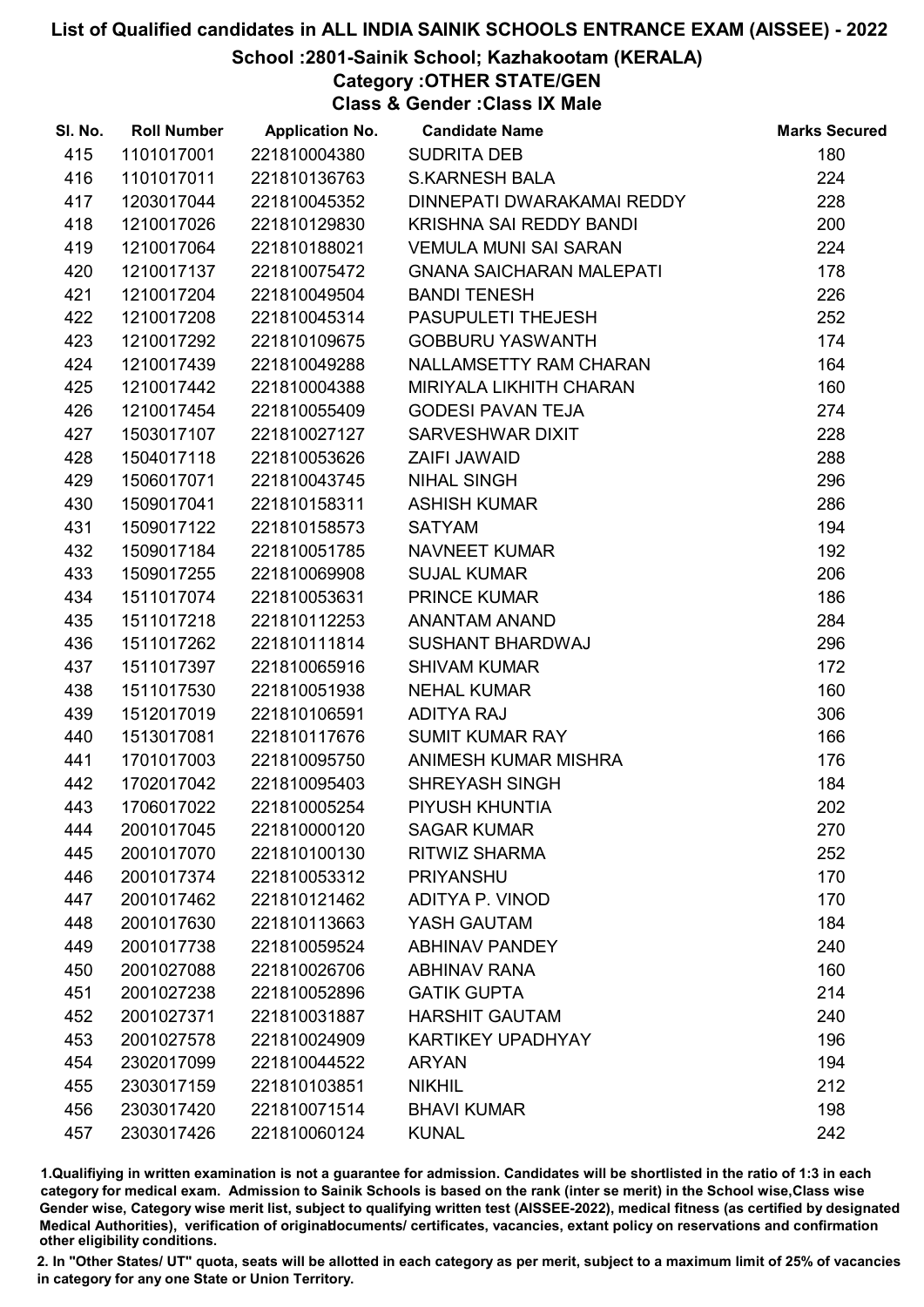#### School :2801-Sainik School; Kazhakootam (KERALA)

Category :OTHER STATE/GEN

Class & Gender :Class IX Male

| SI. No. | <b>Roll Number</b> | <b>Application No.</b> | <b>Candidate Name</b>     |    | <b>Marks Secured</b> |
|---------|--------------------|------------------------|---------------------------|----|----------------------|
| 458     | 2303017457         | 221810033944           | <b>PIYUSH</b>             |    | 232                  |
| 459     | 2303017729         | 221810147417           | <b>HARSHIT BHARDWAJ</b>   |    | 198                  |
| 460     | 2303017745         | 221810081827           | PRATHAM SINGH BHATI       |    | 206                  |
| 461     | 2303017777         | 221810107747           | <b>ROHAN DAGAR</b>        |    | 222                  |
| 462     | 2303027022         | 221810076538           | PURUSHOTTAM GEHLOT        |    | 266                  |
| 463     | 2303027076         | 221810038788           | <b>ADITYA</b>             |    | 294                  |
| 464     | 2303027139         | 221810104249           | <b>RAVI</b>               |    | 168                  |
| 465     | 2304017005         | 221810159400           | <b>SHUBHAM</b>            |    | 300                  |
| 466     | 2304017020         | 221810169810           | <b>DAKSH</b>              |    | 220                  |
| 467     | 2304017119         | 221810082331           | <b>HIMANK</b>             |    | 328                  |
| 468     | 2304017364         | 221810092704           | <b>VARUN</b>              |    | 202                  |
| 469     | 2304017436         | 221810114194           | <b>AADIT GAHLYAN</b>      |    | 278                  |
| 470     | 2304017501         | 221810086645           | <b>SHUBHAM</b>            |    | 186                  |
| 471     | 2304017514         | 221810079765           | <b>DAKSH JAGLAN</b>       |    | 260                  |
| 472     | 2304017560         | 221810087606           | <b>ABHIMANYU SIHAG</b>    |    | 240                  |
| 473     | 2304017578         | 221810171326           | <b>NAMAN</b>              |    | 188                  |
| 474     | 2304017598         | 221810077046           | <b>SHUBHAM</b>            |    | 234                  |
| 475     | 2304017896         | 221810179879           | <b>TUSHAR</b>             |    | 208                  |
| 476     | 2403017182         | 221810019328           | <b>VIGNESH JEET</b>       |    | 308                  |
| 477     | 2501017233         | 221810146405           | <b>VEDANT GUPTA</b>       |    | 170                  |
| 478     | 2502017086         | 221810042839           | NEERAJ KUMAR SHARMA       |    | 174                  |
| 479     | 2701017013         | 221810057430           | <b>ADARSH SAJAN</b>       |    | 258                  |
| 480     | 2701017078         | 221810008352           | <b>VINEET DADHWAL</b>     |    | 188                  |
| 481     | 2701017083         | 221810101082           | SHOURYA.S.GOWDA           |    | 176                  |
| 482     | 2701017122         | 221810001593           | <b>BOPANNA PD</b>         |    | 218                  |
| 483     | 2701017167         | 221810067575           | YUVARAJA PATEL G          |    | 210                  |
| 484     | 2701017192         | 221810097156           | <b>ADITYAKP</b>           |    | 162                  |
| 485     | 2701017287         | 221810101949           | RAGHAVENDRA PRASHANT      |    | 182                  |
| 486     | 2701017291         | 221810126069           | <b>VEDHANTH HUGGI</b>     |    | 282                  |
| 487     | 2701017292         | 221810139169           | <b>DULEEP GOWDA M</b>     |    | 168                  |
| 488     | 2701017296         | 221810127769           | <b>OMKAR KOTI</b>         |    | 206                  |
| 489     | 2701017302         | 221810000189           | <b>ATREYA R TODUR</b>     |    | 162                  |
| 490     | 2705017003         | 221810028885           | <b>TARUN H S</b>          |    | 168                  |
| 491     | 2708017005         | 221810123280           | <b>ISHAN</b>              |    | 168                  |
| 492     | 2708017007         | 221810124111           | <b>CHIRANJEEVI</b>        |    | 192                  |
| 493     | 2709017001         | 221810166060           | <b>SHAYAN SOMANNA.T.D</b> |    | 180                  |
| 494     | 2709017012         | 221810172975           | <b>H A DIVIN RAJ</b>      |    | 160                  |
| 495     | 2710017010         | 221810045686           | <b>CHIRAG D</b>           |    | 178                  |
| 496     | 2710017014         | 221810002208           | AMAN RAJ GUPTA            | CG | 312                  |
| 497     | 2711017009         | 221810007031           | <b>SHUBHANKAR SHAH</b>    |    | 192                  |
| 498     | 2711017020         | 221810055533           | <b>DUREEN D</b>           |    | 224                  |
| 499     | 2805017232         | 221810043964           | <b>MITHUN M S</b>         |    | 172                  |
| 500     | 2805017270         | 221810064555           | ATHUL KRISHNA S M         |    | 162                  |

1.Qualifiying in written examination is not a guarantee for admission. Candidates will be shortlisted in the ratio of 1:3 in each category for medical exam. Admission to Sainik Schools is based on the rank (inter se merit) in the School wise,Class wise Gender wise, Category wise merit list, subject to qualifying written test (AISSEE-2022), medical fitness (as certified by designated Medical Authorities), verification of originablocuments/ certificates, vacancies, extant policy on reservations and confirmation other eligibility conditions.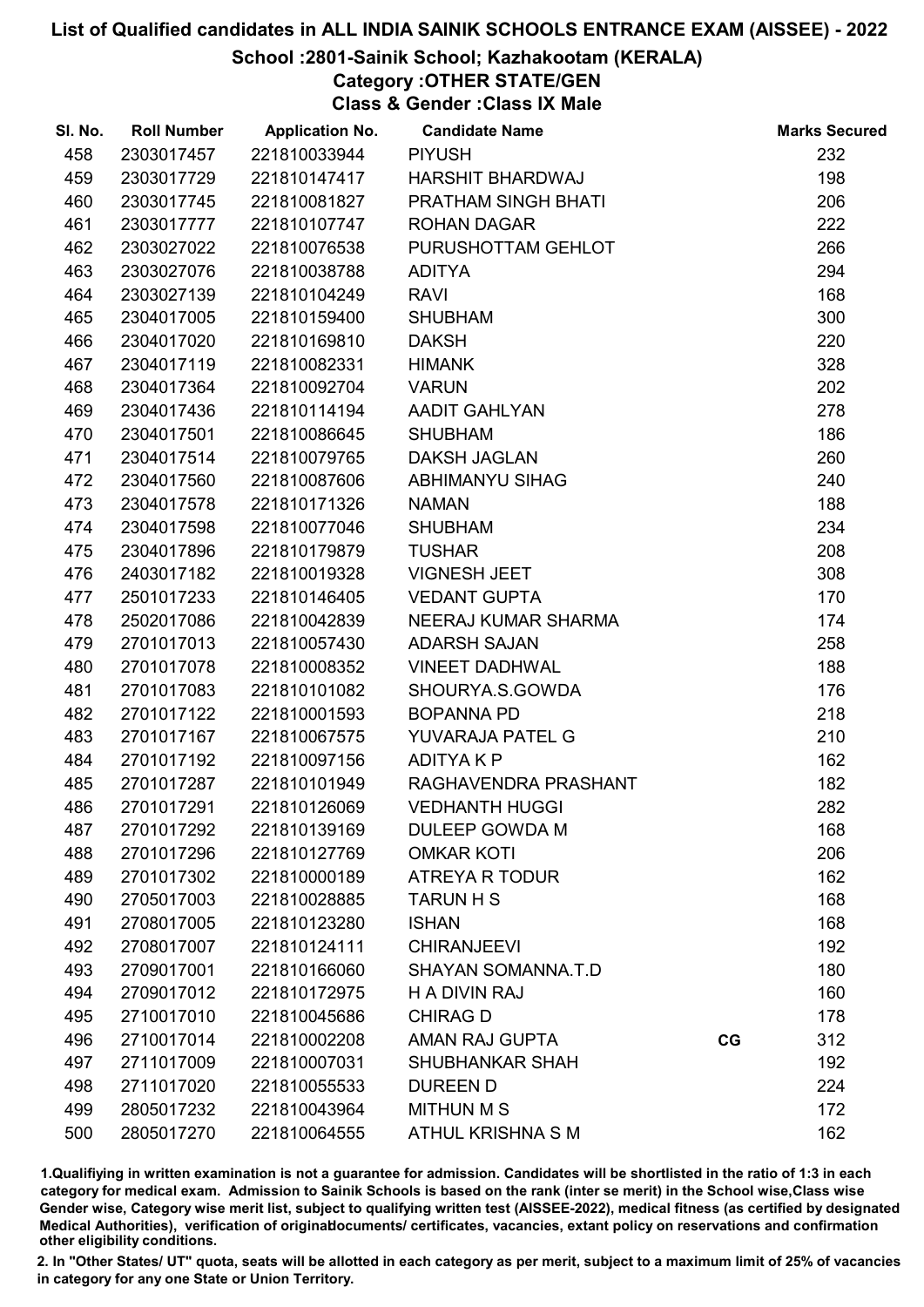### School :2801-Sainik School; Kazhakootam (KERALA)

Category :OTHER STATE/GEN

Class & Gender :Class IX Male

| SI. No. | <b>Roll Number</b> | <b>Application No.</b> | <b>Candidate Name</b>            | <b>Marks Secured</b> |
|---------|--------------------|------------------------|----------------------------------|----------------------|
| 501     | 2805017346         | 221810149817           | <b>JAIDAMBAREESH</b>             | 170                  |
| 502     | 2805017453         | 221810033149           | <b>SUBHADEEP DAS</b>             | 256                  |
| 503     | 3001017035         | 221810012940           | K.B. KARTHIK SHANKAR             | 190                  |
| 504     | 3001017401         | 221810046225           | <b>SUYASH DUBEY</b>              | 242                  |
| 505     | 3001017605         | 221810058797           | KOUSTUBH PANDEY                  | 254                  |
| 506     | 3002017065         | 221810027621           | ABHAY SINGH TOMAR                | 164                  |
| 507     | 3002017360         | 221810096187           | ANUBHAV SINGH KUSHWAH            | 352                  |
| 508     | 3002017391         | 221810020758           | ABHAY SINGH RAJAWAT              | 198                  |
| 509     | 3003017018         | 221810095460           | ARYAN KHADKA                     | 202                  |
| 510     | 3003017102         | 221810156034           | <b>TANISHQ SHARMA</b>            | 282                  |
| 511     | 3004017019         | 221810049160           | <b>AMRITESH MISHRA</b>           | 188                  |
| 512     | 3004017076         | 221810015462           | <b>RAM MISHRA</b>                | 196                  |
| 513     | 3004017098         | 221810085143           | <b>SHIVAM PANDEY</b>             | 168                  |
| 514     | 3004017185         | 221810094946           | <b>SHAILESH KUMAR KESHARVANI</b> | 166                  |
| 515     | 3101017019         | 221810056901           | KALE ATHARVA ASHOK               | 272                  |
| 516     | 3110017016         | 221810047040           | ATHARVA NARENDRA PAWAR           | 174                  |
| 517     | 3110017175         | 221810067384           | <b>ADITYA TIWARI</b>             | 208                  |
| 518     | 3111017227         | 221810111318           | MOHAMMED ARSLAAN SHAIKH          | 184                  |
| 519     | 3113017036         | 221810070161           | ADITYA SHYAM PATIL               | 268                  |
| 520     | 3113017101         | 221810063974           | MOHIT MACHHINDRA KASHID          | 236                  |
| 521     | 3113017135         | 221810046006           | SAYUJYA RUPESH MORE              | 170                  |
| 522     | 3113017136         | 221810070806           | AVNISH RAHUL JADHAV              | 184                  |
| 523     | 3113017176         | 221810129238           | SWAROOP SANDEEP SHINDE           | 168                  |
| 524     | 3114017107         | 221810183812           | <b>IVAN LEON JOSEPH</b>          | 216                  |
| 525     | 3114017221         | 221810167564           | YASHRAJ PRAKASH PHADTARE         | 224                  |
| 526     | 3114017407         | 221810088198           | <b>VIVEK RAMA GORE</b>           | 208                  |
| 527     | 3115017018         | 221810096640           | RAJVARDHAN SAMPAT JADHAV         | 228                  |
| 528     | 3115017163         | 221810035864           | MAHANGADE OM SANTOSH             | 170                  |
| 529     | 3115017315         | 221810037298           | SARTHAK PRAKASH JADHAV           | 250                  |
| 530     | 3115017338         | 221810057659           | <b>SOHAM MANGESH PAWAR</b>       | 232                  |
| 531     | 3116017107         | 221810050338           | <b>SAYAM ARUN MAHAPURE</b>       | 214                  |
| 532     | 3116017127         | 221810048859           | <b>GUND PATIL RANVEER RAJESH</b> | 176                  |
| 533     | 3116017130         | 221810047169           | <b>HARSHVARDHAN ASHOK SHETE</b>  | 166                  |
| 534     | 3901017028         | 221810078541           | <b>PARIKSHIT SINGH RATHORE</b>   | 182                  |
| 535     | 3903017171         | 221810120697           | <b>ANKIT CHOUDHARY</b>           | 166                  |
| 536     | 3904017030         | 221810156040           | <b>DEVANSH RATHORE</b>           | 186                  |
| 537     | 3904017046         | 221810149460           | <b>MIRDUL CHAUHAN</b>            | 174                  |
| 538     | 3904017049         | 221810048660           | <b>NAMAN KUMAR SINGH</b>         | 200                  |
| 539     | 3904017055         | 221810060680           | AVIRAJ BHAWANI SINGH             | 210                  |
| 540     | 3904017175         | 221810150062           | <b>NIRVIGHNA SINGH</b>           | 224                  |
| 541     | 3904017255         | 221810057983           | <b>ARNAV SINGH RATHORE</b>       | 178                  |
| 542     | 3904017314         | 221810016664           | <b>KRISHNA MITTAL</b>            | 170                  |
| 543     | 3904017636         | 221810158649           | <b>AASHIF KHAN</b>               | 166                  |

1.Qualifiying in written examination is not a guarantee for admission. Candidates will be shortlisted in the ratio of 1:3 in each category for medical exam. Admission to Sainik Schools is based on the rank (inter se merit) in the School wise,Class wise Gender wise, Category wise merit list, subject to qualifying written test (AISSEE-2022), medical fitness (as certified by designated Medical Authorities), verification of originablocuments/ certificates, vacancies, extant policy on reservations and confirmation other eligibility conditions.